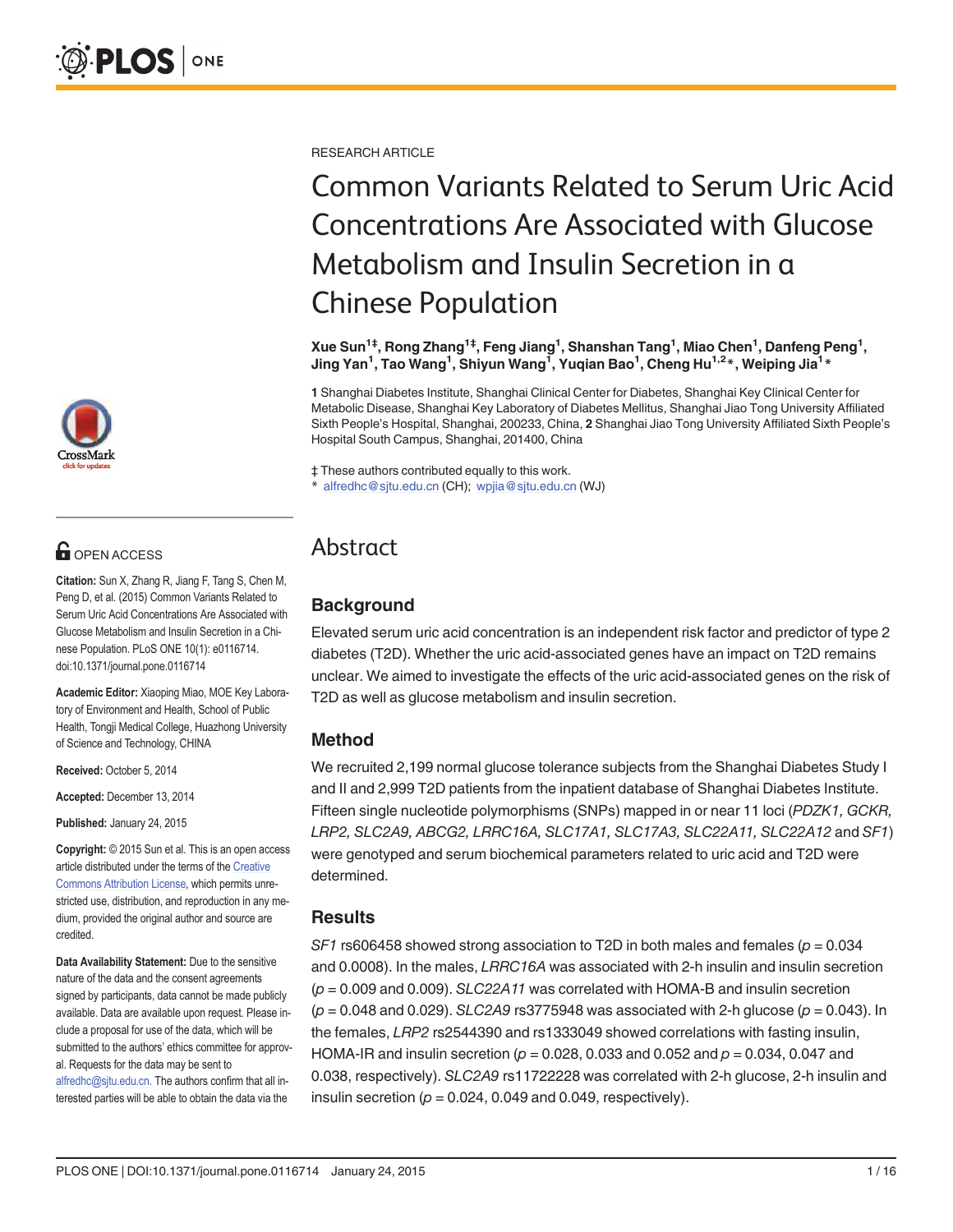<span id="page-1-0"></span>

contact provided after some documentation is completed.

Funding: The authors acknowledge grants from NSFC (81322010), Excellent Young Medical Expert of Shanghai (XYQ2011041), Shanghai Rising Star Program (12QH1401700), Shanghai Talent Development Grant (2012041) and National Program for Support of Top-notch Young Professionals. The funders had no role in study design, data collection and analysis, decision to publish, or preparation of the manuscript.

Competing Interests: The authors have declared that no competing interests exist.

### **Conclusions**

Our results indicated that the uric acid-associated genes have an impact on the risk of T2D, glucose metabolism and insulin secretion in a Chinese population.

### Introduction

The prevalence of type 2 diabetes (T2D) is increasing exponentially worldwide, promoted by multifactorial genetic or environmental factors. T2D is characterised by chronic hyperglycemia caused by insulin resistance and relative insulin deficiency [\[1\]](#page-13-0). Recent evidence has emerged from several large epidemiological studies indicating that serum uric acid levels are an independent risk factor and predictor of T2D, with a 17% increment in the risk of T2D per 1 mg/dl increase in serum uric acid levels  $[2]$  $[2]$  $[2]$ . Uric acid levels are positively associated with fasting plasma glucose [\[3](#page-13-0)], impaired fasting glucose [\[4](#page-13-0)] and 2-hour postload glucose [\[5](#page-13-0)]. In addition, insulin resistance and impaired insulin secretion are strongly influenced by uric acid levels. Cross-sectional data from 8,144 individuals in Japan found that uric acid levels were significantly correlated with HOMA-IR [[6](#page-13-0)]. In rats, the insulin resistance results of fructose-induced elevated uric acid levels could be improved using xanthine oxidase inhibitors or uricosuric agents [[7\]](#page-13-0). Uric acid could cause oxidative damage and function inhibition in pancreatic β-cells through many signalling pathways, including adenosine monophosphate-activated protein kinase (AMPK), extracellular signal-regulated kinase (ERK) [[8](#page-13-0)] and nuclear factor-κB (NF-κB) [\[9](#page-13-0)]. Additionally, glucose-induced insulin secretion was inhibited by uric acid, which further elevated serum glucose levels. In the residual β-cells in T2D patients, uric acid enhanced the ability of insulin secretion to compensate for the lack of insulin action [\[10,](#page-13-0) [11](#page-14-0)]. In accordance with this phenomenon, it was observed that uric acid linearly increased with increasing serum insulin levels in newly diagnosed diabetic patients. Concurrently, the enhanced residual β-cell function appears to decay more rapidly [\[11\]](#page-14-0). As polygenetic diseases, serum uric acid level disorders and T2D are determined by genetic factors, with up to 42% [[12](#page-14-0)] and 10% heritability, respectively. Recently, the SLC2A9 gene, which encodes the solute carrier family 2 (which could serve as glucose transporter 9 and facilitate the transport of glucose, fructose, and uric acid), has been associated with T2D [\[13\]](#page-14-0). Additionally, the T2D-associated gene, GCKR, has been reported to be involved in regulating serum uric acid levels [\[14\]](#page-14-0). The interaction between uric acid-associated and T2D-associated genes is important for investigating the relationship of serum uric acid levels and the risk of T2D, glucose metabolism and insulin secretion. In this study, we selected 2,999 T2D patients and 2,199 normal glucose tolerance (NGT) subjects to explore whether uric acid-associated genes affect the T2D risk, glucose metabolism and insulin secretion.

### Methods

### Ethics statement

This study was approved by the Institutional Review Board of Shanghai Jiao Tong University Affiliated Sixth People's Hospital, in accordance with the principles of the Helsinki Declaration II. Written informed consent was obtained from each participant.

### **Participants**

We recruited 5,198 participants, including 2,199 NGT subjects from the Shanghai Diabetes Study I and II [[15,](#page-14-0) [16](#page-14-0)]and 2,999 T2D patients from the inpatient database of Shanghai Diabetes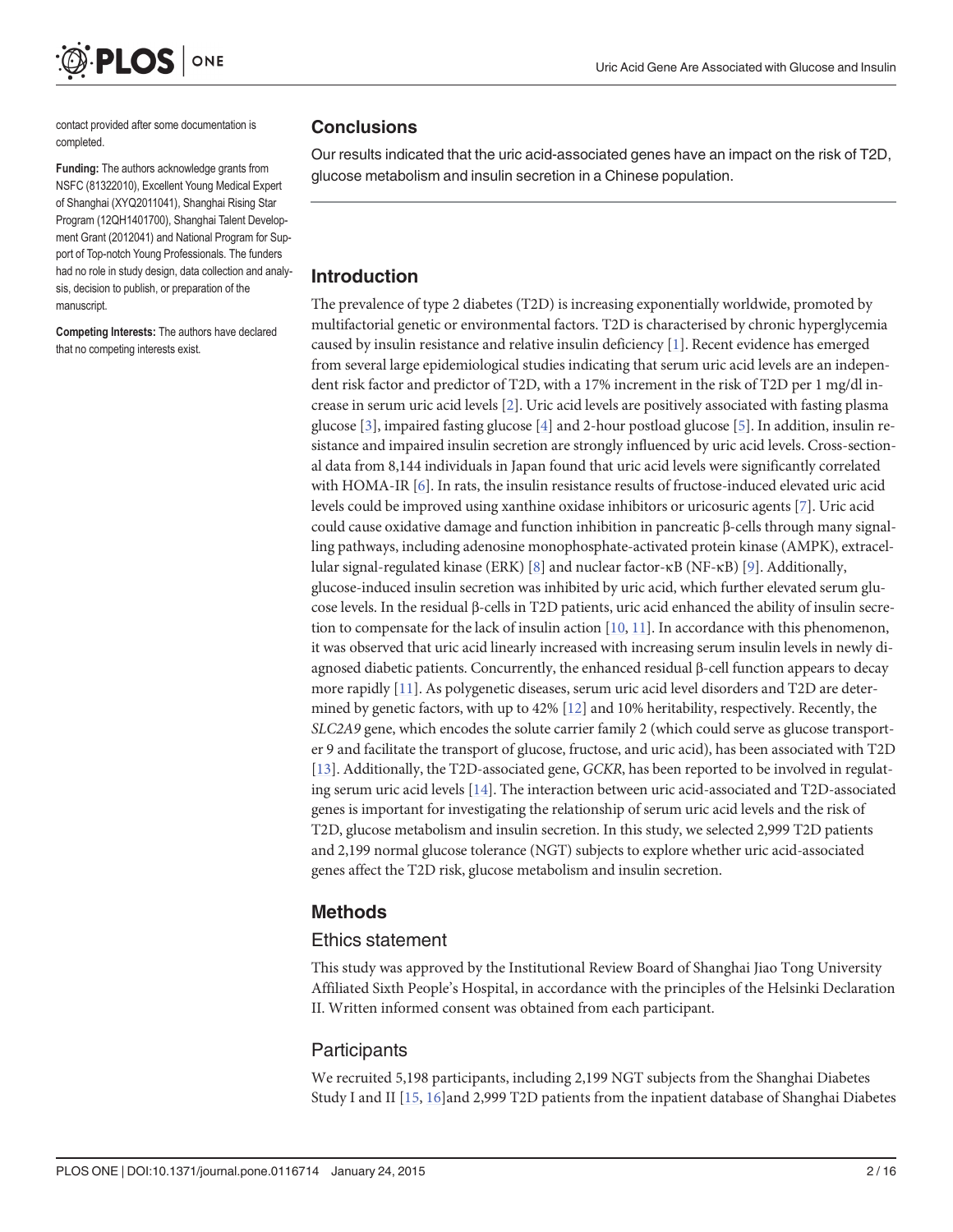<span id="page-2-0"></span>Institute predominantly with the identical genetic background (i.e., eastern Han Chinese ancestry) and residing in Shanghai or nearby regions. The NGT subjects had a negative family history of diabetes and were assessed with standard 75-g oral glucose tolerance tests (OGTTs). We excluded the participants with cancer, hepatic disease, renal disease or other comorbidities.

### Clinical measurements

The phenotypes of the anthropometric and biochemical traits related to uric acid, glucose metabolism and insulin secretion levels were extensively evaluated in all participants. Height (m) and weight (kg) were measured, and body mass index (BMI) was calculated as weight/height $^2$ . OGTTs were performed in the morning after an overnight fast. Blood samples were obtained at the fasting and at 2 h during the OGTTs. The plasma glucose and serum insulin were measured. Basal insulin sensitivity and beta cell function were calculated from the fasting plasma glucose and insulin using HOMA [\[17\]](#page-14-0). First- and second-phase insulin secretions were estimated using the glucose and insulin levels at 0 and 120 min during the OGTT and BMI mea-surements [[18](#page-14-0)].

### SNP selection, genotyping and quality control analysis

Fifteen SNPs from or near 11 loci (PDZK1 rs12129861, GCKR rs780094, LRP2 rs2544390, SLC2A9 rs11722228, rs16890979, rs3775948 and rs10489070, ABCG2 rs2231142, LRRC16A rs742132, SLC17A1 rs1183201, SLC17A3 rs1165205, rs1333049, SLC22A11 rs17300741, SLC22A12 rs506338, SF1 rs606458) were selected based on the literature and have been reported to be associated with serum uric acid levels  $[14, 19]$  $[14, 19]$  $[14, 19]$ . The SNPs were genotyped using a multiplex primer extension, with detection by matrix-assisted laser desorption/ionisation timeof-flight mass spectroscopy with a MassARRAY Compact Analyzer (Sequenom, San Diego, CA, USA). All 15 SNPs passed the quality control criteria with genotyping call rates greater than 90%. Individuals with more than 10% of the genotypes missing were excluded.

### Statistical analysis

The continuous variables were expressed as the mean  $\pm$  standard deviation or median (interquartile range) and were compared between the T2D and NGT study participants using Student's t test. Before the association analysis, the T2D patients and NGT subjects performed the Hardy-Weinberg equilibrium test. We excluded the SNPs that failed the Hardy-Weinberg equilibrium test  $(p<0.01)$ . Tests of normality were conducted for all quantitative traits. The allelic frequencies of the diabetic patients and controls were compared using a  $\chi^2$ -test, and the ORs with 95% CIs are presented. The quantitative traits were analysed by linear regression using the additive model, with adjustments for age, gender and BMI using PLINK [\[20\]](#page-14-0), and the regression coefficients ± standard error were presented, with 95% CIs. The skewed distributed quantitative traits, including the fasting and 2-h insulin levels, HOMA-B, HOMA-IR and STUMVOLL, were logarithmically transformed  $(log_{10})$  to approximate the univariate normality. To adjust for multiple comparisons, 10,000 permutations (using PLINK) were performed for each trait to assess the empirical p values. Statistical analyses were performed using SAS for Windows (version 8.0; SAS Institute, Cary, NC, USA), unless otherwise specified. A two-tailed  $p$  value of  $< 0.05$  was considered to be statistically significant.

### **Results**

The clinical characteristics of the participants are shown in [Table 1.](#page-3-0) The genotype frequencies of all polymorphisms were in Hardy-Weinberg equilibrium. [Table 2](#page-4-0) shows the analyses of the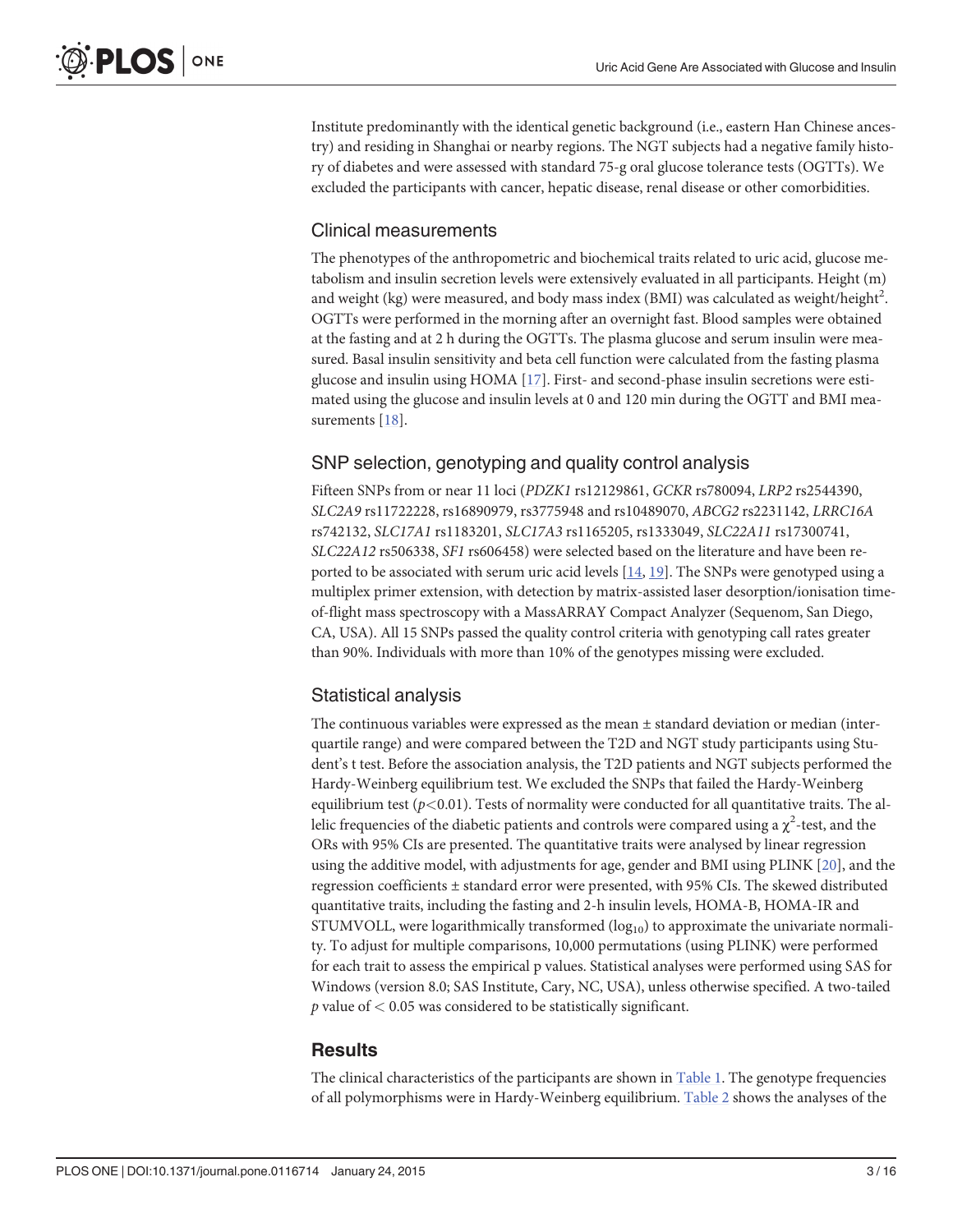|                                                  | <b>NGT</b>                | T <sub>2</sub> D             |
|--------------------------------------------------|---------------------------|------------------------------|
| Samples                                          | 2199                      | 2999                         |
| Male/female(n)                                   | 824(1375)                 | 1556(1443)                   |
| Age (years)                                      | 50(39, 59)                | 61(52, 71)                   |
| Body mass index (kg/m <sup>2</sup> )             | 23.086(21.171, 25.229)    | 24.000(21.500, 26.420)       |
| Systolic blood pressure (mm Hg)                  | 120(110, 130)             | 130(120, 150)                |
| Diastolic blood pressure (mm Hg)                 | 80(70, 80)                | 80(75, 90)                   |
| Blood urea nitrogen (mmol/L)                     | 4.600(3.900, 5.400)       | 5.600(4.600, 6.900)          |
| Serum creatinine (umol/L)                        | 63(54, 75)                | 67(56, 82)                   |
| Uric acid (umol/L)                               | 282(235, 341)             | 306(251, 370)                |
| Total cholesterol (mmol/L)                       | 4.560(3.940, 5.200)       | 4.600(4.000, 5.400)          |
| Triglycerides (mmol/L)                           | 1.120(0.790, 1.630)       | 1.460(0.960, 2.150)          |
| High-density lipoprotein cholesterol(mmol/L)     | 1.350(1.140, 1.560)       | 1.100(0.920, 1.320)          |
| Low-density lipoprotein. cholesterol(mmol/L)     | 2.840(2.350, 3.390)       | 2.930(2.350, 3.530)          |
| Fasting glucose (mmol/L)                         | 5.180(4.800, 5.500)       |                              |
| 2-h glucose (mmol/L)                             | 5.550(4.710, 6.400)       |                              |
| Fasting Insulin (mU/L)                           | 5.620(4.110, 7.750)       | $\qquad \qquad \blacksquare$ |
| 2-h insulin (mU/L)                               | 19.235(11.010, 34.140)    |                              |
| Homa-IR                                          | 1.207(0.874, 1.709)       |                              |
| Homa-B                                           | 82.007(54.489, 126.901)   | $\overline{\phantom{a}}$     |
| Stumvoll-First phase insulin secretion (pmol/L)  | 134.216(76.685, 238.029)  | $\centerdot$                 |
| Stumvoll-second phase insulin secretion (pmol/L) | 256.166(218.691, 294.651) | $\overline{\phantom{m}}$     |

#### <span id="page-3-0"></span>[Table 1.](#page-2-0) Clinical characteristics of the study samples.

Data are shown as median (interquartile range) or n. NGT: normal glucose tolerance. T2D: type 2 diabetes.

doi:10.1371/journal.pone.0116714.t001

associations between these SNPs and type 2 diabetes in the males, females and all participants. GCKR rs780094 and SF1 rs606458 demonstrated associations with T2D in the females (adjusted for age and BMI, OR = 1.276, 95% CI, 1.114–1.463,  $p = 0.0004$ ; OR = 1.269, 95% CI, 1.105– 1.458,  $p = 0.0008$ ) and in all participants (adjusted for age, BMI and sex, OR = 1.223, 95% CI, 1.111–1.346,  $p = 3.94E-05$ ; OR = 1.107, 95% CI, 1.005–1.220,  $p = 0.038$ ). Only rs606458 was associated with T2D in the males, after being adjusted for age and BMI (OR = 1.162, 95% CI, 1.011–1.334,  $p = 0.034$ ). However, after correcting multiple comparisons with 10,000 permutations, the effects of GCKR rs780094 and SF1 rs606458 in the females (empirical  $p = 0.005$  and 0.009) and GCKR rs780094 in all participants (empirical  $p = 0.0004$ ) on T2D remained significant.

We then analysed the effects of these SNPs on the quantitative traits in the males and females with NGT. In the males, LRRC16A rs742132 was significantly associated with the serum 2-h insulin and insulin secretion indices Stumvoll first phase insulin secretion and marginally associated with second phase ( $p = 0.009, 0.009$  and 0.058; empirical  $p = 0.131, 0.126$  and 0.572). SLC22A11 rs17300741 was correlated with HOMA-B and Stumvoll second phase insulin secretion ( $p = 0.048$  and 0.029; empirical  $p = 0.495$  and 0.348). SLC22A12 rs506338 showed significant correlation with HOAM-B ( $p = 0.030$ ; empirical  $p = 0.347$ ). SLC2A9 rs3775948 was shown to be associated with 2-h glucose ( $p = 0.043$ ; empirical  $p = 0.470$ ) [\(Table 3](#page-5-0) and [Table 4](#page-7-0)).

As shown in Tables [5](#page-9-0) and [6](#page-11-0), in the females, ABCG2 rs2231142 was associated with fasting plasma glucose ( $p = 0.002$ ; empirical  $p = 0.027$ ), while SLC17A1 rs1183210 was significantly associated with 2-h plasma glucose ( $p = 0.047$ ; empirical  $p = 0.510$ ). LRP2 rs2544390 and rs1333049 showed significant correlation with fasting insulin, HOMA-IR and Stumvoll second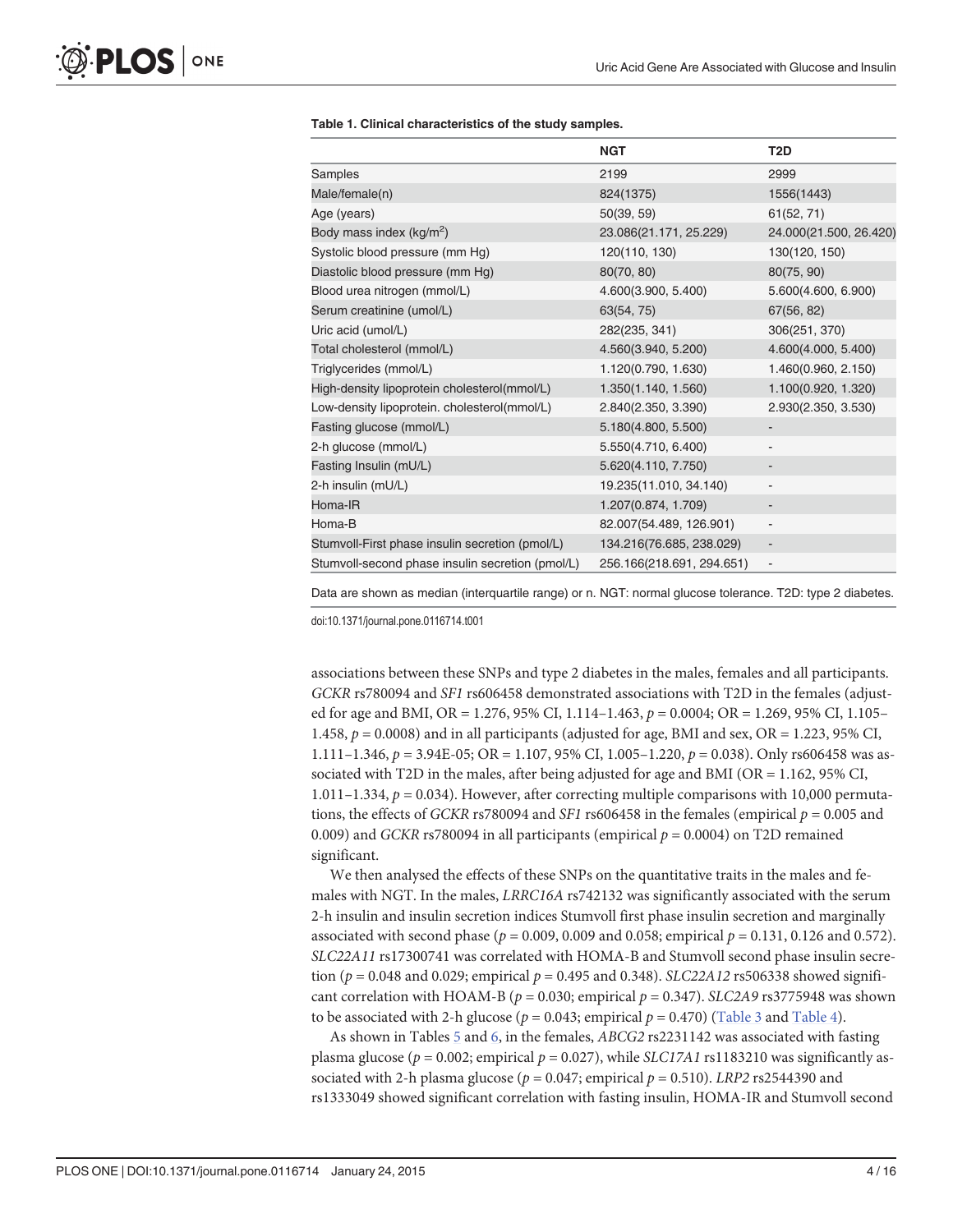0.867

0.038

1.187

1.100

1.220

0.893 0.991 0.893;

0.0008 1.107 1.005;

3.94E-05

|                              | Ø·PLOS I      | ONE                               |           |                                                                                                                             |            |              |                               |         |                | Uric Acid Gene Are Associated with Glucose and Insuli |            |           |                 |         |
|------------------------------|---------------|-----------------------------------|-----------|-----------------------------------------------------------------------------------------------------------------------------|------------|--------------|-------------------------------|---------|----------------|-------------------------------------------------------|------------|-----------|-----------------|---------|
|                              |               |                                   |           | Table 2. Effects of SNPs from eleven uric acid associated loci on type 2 diabetes susceptibility in the Chinese population. |            |              |                               |         |                |                                                       |            |           |                 |         |
| Loci                         | <b>SNP</b>    | $Chr*$<br><b>Position</b><br>(bp) |           | Effect/Other                                                                                                                | <b>MAF</b> | <b>Males</b> |                               |         | <b>Females</b> |                                                       | <b>ALL</b> |           |                 |         |
|                              |               |                                   |           | Allele                                                                                                                      |            | <b>OR</b>    | 95% CI                        | P value | <b>OR</b>      | [95% CI]                                              | P value    | <b>OR</b> | 95% CI          | P value |
| PDZK1                        | rs12129861 1  |                                   | 145725689 | A/G                                                                                                                         | 0.189      | 0.970        | 0.822:<br>1.145               | 0.722   | 1.081          | 0.914;<br>1.279                                       | 0.365      | 1.032     | 0.919:<br>1.160 | 0.592   |
| <b>GCKR</b>                  | rs780094      | 2                                 | 27741237  | G/A                                                                                                                         |            |              | $0.451$ 1.162 1.011:<br>1.334 | 0.034   |                | 1.276 1.114:<br>1.463                                 | 0.0004     | 1.223     | 1.111:<br>1.346 | 3.94E-0 |
| LRP <sub>2</sub>             | rs2544390     | $\overline{2}$                    | 170204846 | T/C                                                                                                                         | 0.456      | 0.977        | 0.856:<br>1.115               | 0.729   | 0.959          | 0.842:<br>1.092                                       | 0.527      | 0.969     | 0.884:<br>1.062 | 0.501   |
| SLC <sub>2</sub> A9          | rs11722228 4  |                                   | 9915741   | T/C                                                                                                                         |            | 0.293 0.939  | 0.814:<br>1.083               | 0.386   |                | 1.122 0.968;<br>1.300                                 | 0.127      | 1.011     | 0.914:<br>1.119 | 0.831   |
| SLC2A9                       | rs16890979 4  |                                   | 9922167   | T/C                                                                                                                         |            | 0.015 0.981  | 0.542:<br>1.773               | 0.949   | 1.059          | 0.618;<br>1.814                                       | 0.835      | 0.978     | 0.662:<br>1.445 | 0.911   |
| SLC2A9                       | rs3775948     | $\overline{4}$                    | 9995182   | C/G                                                                                                                         |            | 0.410 1.075  | 0.940:<br>1.228               | 0.291   | 0.966          | 0.844:<br>1.104                                       | 0.610      | 1.026     | 0.934;<br>1.126 | 0.591   |
| SLC <sub>2</sub> A9-<br>WDR1 | rs10489070 4  |                                   | 10276352  | C/G                                                                                                                         |            | 0.138 0.925  | 0.765:<br>1.118               | 0.418   |                | $0.994$ $0.820$ :<br>1.206                            | 0.954      | 0.959     | 0.839:<br>1.096 | 0.539   |
| ABCG2                        | rs2231142     | $\overline{4}$                    | 89052323  | A/C                                                                                                                         |            | 0.312 0.954  | 0.827:<br>1.101               | 0.519   |                | 0.917 0.793:<br>1.062                                 | 0.247      | 0.937     | 0.847:<br>1.037 | 0.210   |
| LRRC16A                      | rs742132      | 6                                 | 25607571  | C/T                                                                                                                         | 0.257      | 0.927        | 0.802:<br>1.072               | 0.308   |                | 1.074 0.921:<br>1.252                                 | 0.363      | 1.014     | 0.913:<br>1.126 | 0.798   |
| <b>SLC17A1</b>               | rs1183201     | 6                                 | 25823444  | T/A                                                                                                                         |            | 0.157 0.940  | 0.788:<br>1.122               | 0.496   |                | 0.996 0.832:<br>1.193                                 | 0.968      | 0.980     | 0.864:<br>1.110 | 0.746   |
| <b>SLC17A3</b>               | rs1165205     | 6                                 | 25870542  | AT                                                                                                                          |            |              | 0.160 0.932 0.783;<br>1.109   | 0.426   | 1.009          | 0.845;<br>1.206                                       | 0.918      | 0.980     | 0.866;<br>1.109 | 0.748   |
|                              | rs1333049     | 9                                 | 22125503  | C/G                                                                                                                         |            | 0.451 0.983  | 0.862;<br>1.121               | 0.796   |                | 1.054 0.923;<br>1.204                                 | 0.435      | 1.024     | 0.934;<br>1.124 | 0.609   |
| <b>SLC22A11</b>              | rs17300741 11 |                                   | 64331462  | G/A                                                                                                                         | 0.057      |              | $0.992$ $0.745$               | 0.956   |                | $0.956$ $0.720$ ;                                     | 0.772      |           | 0.972 0.795;    | 0.777   |

\*Chromosome.P values were adjusted for age, gender and BMI in all participants and were adjusted for age and BMI in both female and males. P values < 0.05 were shown in bold. Position is given for GRCh37.p13. The effect allele is the allele to which the β estimate refers.

1.321

1.189

1.131

doi:10.1371/journal.pone.0116714.t002

<span id="page-4-0"></span> $\hat{m}$   $\mathbf{m}$   $\mathbf{a}$ 

phase insulin secretion ( $p = 0.028, 0.033$  and 0.052; empirical  $p = 0.346, 0.389, 0.540; p = 0.034$ , 0.047 and 0.038; empirical  $p = 0.400, 0.493, 0.430$ . Meanwhile, SLC2A9 rs11722228 was correlated with 2-h glucose, 2-h insulin and Stumvoll first phase insulin secretion ( $p = 0.024$ , 0.049 and 0.049; empirical  $p = 0.300, 0.511, 0.515$ ). The uric acid-raising allele of SLC2A9 rs16890979 was associated with lower Stumvoll second-phase index of insulin secretion ( $p = 0.039$ ; empirical  $p = 0.441$ ). However, the SNPs from *PDZK1*, SLC17A3 and SLC2A9-WDR showed no association with any quantitative trait of glucose metabolism and insulin secretion in our samples.

1.276

1.149

1.458

0.752 0.990 0.852;

0.829 1.269 1.105;

### **Discussion**

SLC22A12 rs506338 11 64440920 C/T 0.261 1.024 0.882;

SF1 rs606458 11 64546391 G/A 0.354 0.985 0.858;

In this study, we attempted to investigate the effects of recently reported uric acid-associated loci on the risk of T2D as well as the quantitative traits related to glucose metabolism and insulin secretion in a Chinese population. We confirmed the association of GCKR and SF1 with T2D. Additionally, in the males, we observed that LRRC16A rs742132 were associated with the serum 2-h insulin and insulin secretion indices; whereas SLC22A11 rs17300741 had an impact on β-cell function and insulin secretion. The SNP of rs506338 in SLC22A12 showed strong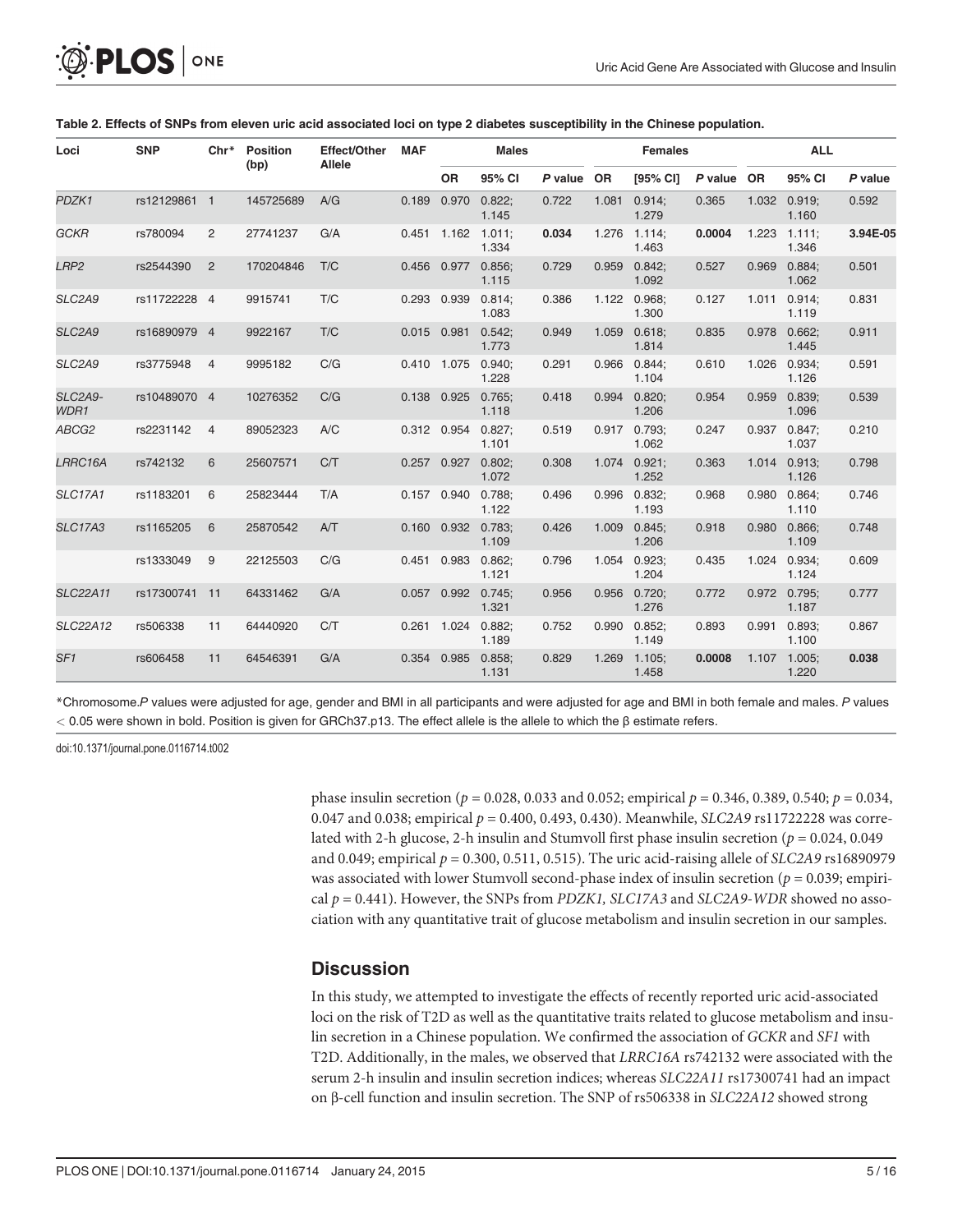<span id="page-5-0"></span>

| O PLOS ONE |  |
|------------|--|
|------------|--|

| Loci             | <b>SNP</b> | Effect/Other<br><b>Allele</b> |                         | <b>Fasting glucose</b><br>$(n = 824)$ |                           | 2-h glucose<br>$(n = 824)$ |                           | <b>Fasting insulin</b><br>$(n = 455)$ |                           | 2-h insulin<br>$(n = 455)$ |
|------------------|------------|-------------------------------|-------------------------|---------------------------------------|---------------------------|----------------------------|---------------------------|---------------------------------------|---------------------------|----------------------------|
| PDZK1            | rs12129861 | A/G                           | <b>Beta</b>             | $-0.013 \pm 0.032$                    | <b>Beta</b>               | $-0.053\pm0.070$           | <b>Beta</b>               | $-0.008 \pm 0.022$                    | <b>Beta</b>               | $-0.021 \pm 0.031$         |
|                  |            |                               | 95%<br><b>CI</b>        | $[-0.075;0.049]$                      | 95%<br><b>CI</b>          | $[-0.191; 0.084]$          | 95%<br>CI                 | $[-0.051;0.036]$                      | 95%<br><b>CI</b>          | $[-0.082;0.040]$           |
|                  |            |                               | P<br>value              | 0.676                                 | $\overline{P}$<br>value   | 0.447                      | $\overline{P}$<br>value   | 0.729                                 | P<br>value                | 0.503                      |
| GCKR             | rs780094   | G/A                           | <b>Beta</b>             | $0.047 \pm 0.026$                     | <b>Beta</b>               | $-0.033\pm0.059$           | <b>Beta</b>               | $-0.001 \pm 0.020$                    | <b>Beta</b>               | $-0.020 \pm 0.028$         |
|                  |            |                               | 95%<br>CI               | $[-0.004;0.098]$                      | 95%<br><b>CI</b>          | $[-0.148;0.082]$           | 95%<br><b>CI</b>          | $[-0.039; 0.038]$                     | 95%<br>СI                 | $[-0.074;0.033]$           |
|                  |            |                               | $\overline{P}$<br>value | 0.069                                 | $\mathsf{P}$<br>value     | 0.573                      | $\overline{P}$<br>value   | 0.968                                 | $\overline{P}$<br>value   | 0.458                      |
| LRP <sub>2</sub> | rs2544390  | T/C                           | <b>Beta</b>             | $-0.004\pm0.025$                      | <b>Beta</b>               | $0.013 \pm 0.056$          | <b>Beta</b>               | $-0.021 \pm 0.019$                    | <b>Beta</b>               | $-0.004\pm0.027$           |
|                  |            |                               | 95%<br>CI               | $[-0.053;0.045]$                      | 95%<br><b>CI</b>          | $[-0.097;0.123]$           | 95%<br><b>CI</b>          | $[-0.058;0.017]$                      | 95%<br>СI                 | $[-0.057;0.049]$           |
|                  |            |                               | P<br>value              | 0.875                                 | $\mathsf{P}$<br>value     | 0.815                      | $\boldsymbol{P}$<br>value | 0.275                                 | P<br>value                | 0.879                      |
| SLC2A9           | rs11722228 | T/C                           | <b>Beta</b>             | $-0.043 \pm 0.027$                    | <b>Beta</b>               | $0.047 \pm 0.060$          | <b>Beta</b>               | $0.030 \pm 0.020$                     | <b>Beta</b>               | $0.047 \pm 0.028$          |
|                  |            |                               | 95%<br>CI               | $[-0.096;0.009]$                      | 95%<br>CI                 | $[-0.070;0.164]$           | 95%<br><b>CI</b>          | $[-0.010;0.069]$                      | 95%<br>CI                 | $[-0.009; 0.103]$          |
|                  |            |                               | $\overline{P}$<br>value | 0.108                                 | $\overline{P}$<br>value   | 0.427                      | $\overline{P}$<br>value   | 0.141                                 | $\overline{P}$<br>value   | 0.101                      |
| SLC2A9           | rs16890979 | T/C                           | <b>Beta</b>             | $0.105 \pm 0.114$                     | <b>Beta</b>               | $-0.205 \pm 0.255$         | <b>Beta</b>               | $0.059 \pm 0.105$                     | <b>Beta</b>               | $0.034 \pm 0.149$          |
|                  |            |                               | 95%<br><b>CI</b>        | $[-0.119; 0.329]$                     | 95%<br><b>CI</b>          | $[-0.705;0.296]$           | 95%<br>CI                 | $[-0.147;0.266]$                      | 95%<br>СI                 | $[-0.258; 0.327]$          |
|                  |            |                               | P<br>value              | 0.360                                 | $\mathsf{P}$<br>value     | 0.424                      | $\mathsf{P}$<br>value     | 0.574                                 | P<br>value                | 0.818                      |
| SLC2A9           | rs3775948  | C/G                           | <b>Beta</b>             | $0.019 \pm 0.025$                     | <b>Beta</b>               | $-0.114\pm0.056$           | <b>Beta</b>               | $-0.016 \pm 0.019$                    | <b>Beta</b>               | $-0.013 \pm 0.027$         |
|                  |            |                               | 95%<br>CI               | $[-0.031;0.068]$                      | 95%<br><b>CI</b>          | $[-0.225; -0.004]$         | 95%<br><b>CI</b>          | $[-0.054;0.022]$                      | 95%<br>СI                 | $[-0.067;0.040]$           |
|                  |            |                               | $\overline{P}$<br>value | 0.462                                 | $\overline{P}$<br>value   | 0.043                      | $\overline{P}$<br>value   | 0.406                                 | $\overline{P}$<br>value   | 0.625                      |
| SLC2A9-<br>WDR1  | rs10489070 | C/G                           | <b>Beta</b>             | $0.053 \pm 0.036$                     | Beta                      | $-0.003\pm0.080$           | <b>Beta</b>               | $-0.028 \pm 0.027$                    | <b>Beta</b>               | $-0.059 \pm 0.038$         |
|                  |            |                               | 95%<br><b>CI</b>        | $[-0.017;0.123]$                      | 95%<br>CI                 | $[-0.159; 0.154]$          | 95%<br><b>CI</b>          | $[-0.081;0.026]$                      | 95%<br>CI                 | $[-0.133;0.016]$           |
|                  |            |                               | $\mathsf{P}$<br>value   | 0.138                                 | $\overline{P}$<br>value   | 0.972                      | $\overline{P}$<br>value   | 0.309                                 | $\overline{P}$<br>value   | 0.123                      |
| ABCG2            | rs2231142  | A/C                           | <b>Beta</b>             | $-0.021 \pm 0.027$                    | <b>Beta</b>               | $0.036 \pm 0.060$          | <b>Beta</b>               | $0.001 \pm 0.020$                     | <b>Beta</b>               | $0.0004\pm0.029$           |
|                  |            |                               | 95%<br>CI               | $[-0.074;0.032]$                      | $95\%$<br><sub>CI</sub>   | $[-0.082;0.154]$           | 95%<br>CI.                | $[-0.039;0.041]$                      | $95\%$<br>СI              | $[-0.057;0.056]$           |
|                  |            |                               | $\mathsf{P}$<br>value   | 0.435                                 | $\boldsymbol{P}$<br>value | 0.550                      | P<br>value                | 0.955                                 | P<br>value                | 0.990                      |
| LRRC16A          | rs742132   | C/T                           | Beta                    | $-0.015 \pm 0.027$                    | Beta                      | $-0.073 \pm 0.060$         | Beta                      | $-0.031 \pm 0.020$                    | Beta                      | $-0.073 \pm 0.028$         |
|                  |            |                               | 95%<br>CI               | $[-0.068; 0.038]$                     | 95%<br>CI                 | $[-0.190; 0.044]$          | 95%<br>CI.                | $[-0.070;0.008]$                      | 95%<br>CI                 | $[-0.127; -]$<br>0.018]    |
|                  |            |                               | $\mathsf{P}$<br>value   | 0.581                                 | $\boldsymbol{P}$<br>value | 0.224                      | P<br>value                | 0.122                                 | P<br>value                | 0.009                      |
| <b>SLC17A1</b>   | rs1183201  | T/A                           | <b>Beta</b>             | $0.041 \pm 0.033$                     | <b>Beta</b>               | $0.011 \pm 0.073$          | <b>Beta</b>               | $0.005 \pm 0.025$                     | <b>Beta</b>               | $0.035 \pm 0.035$          |
|                  |            |                               | 95%<br>CI               | $[-0.023;0.106]$                      | 95%<br>CI.                | $[-0.133;0.155]$           | 95%<br>CI.                | $[-0.043;0.053]$                      | 95%<br>CI                 | $[-0.033;0.102]$           |
|                  |            |                               | P<br>value              | 0.212                                 | $\boldsymbol{P}$<br>value | 0.882                      | $\boldsymbol{P}$<br>value | 0.840                                 | $\boldsymbol{P}$<br>value | 0.317                      |

#### [Table 3.](#page-3-0) Association between SNPs from fifteen loci and glucose and insulin levels in males with normal glucose regulation.

(Continued)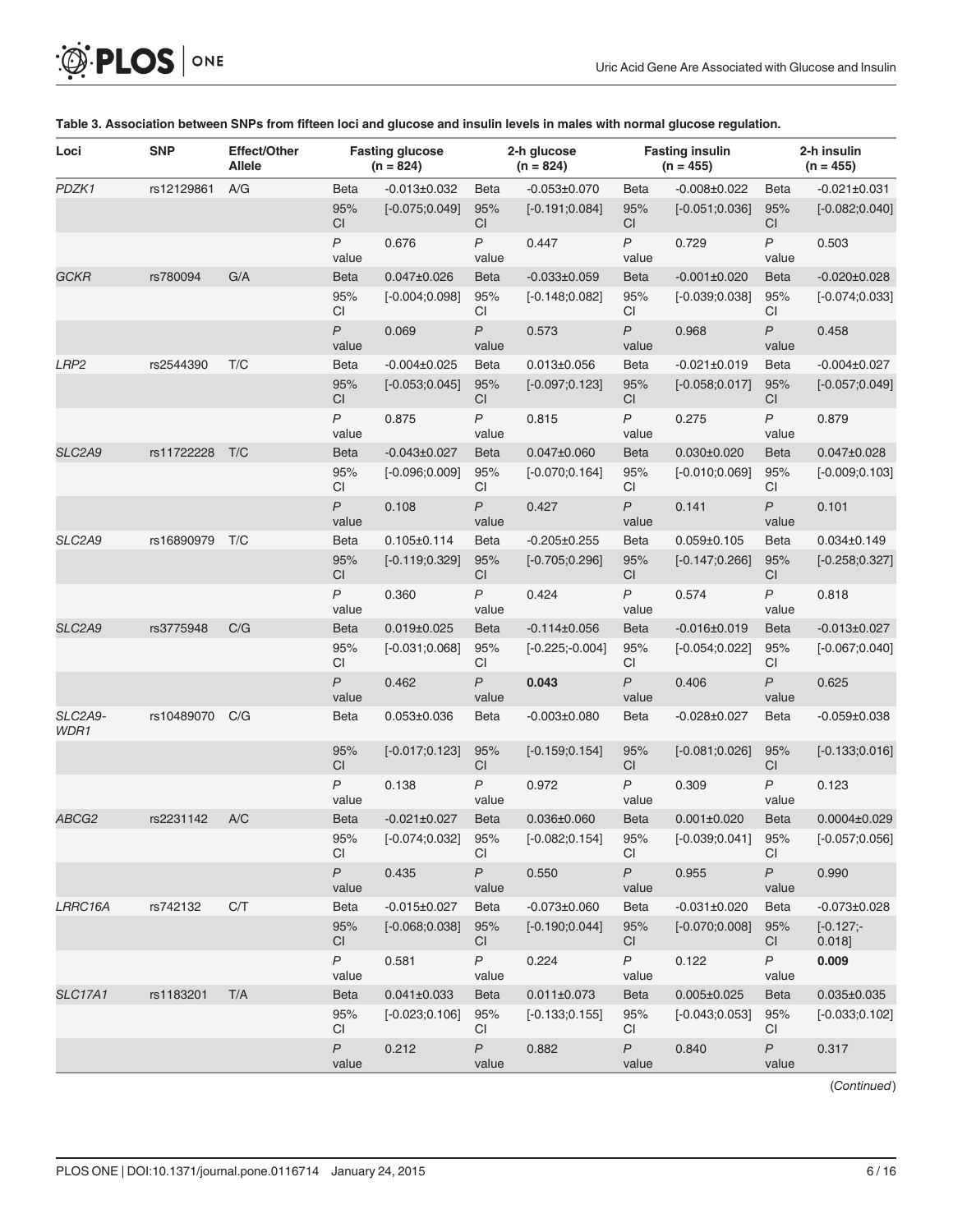#### Table 3. (Continued)

<span id="page-6-0"></span>PLOS ONE

| Loci            | <b>SNP</b> | <b>Effect/Other</b><br><b>Allele</b> |                         | <b>Fasting glucose</b><br>2-h glucose<br>$(n = 824)$<br>$(n = 824)$ |                         | <b>Fasting insulin</b><br>$(n = 455)$ | 2-h insulin<br>$(n = 455)$ |                    |                         |                    |
|-----------------|------------|--------------------------------------|-------------------------|---------------------------------------------------------------------|-------------------------|---------------------------------------|----------------------------|--------------------|-------------------------|--------------------|
| <b>SLC17A3</b>  | rs1165205  | A/T                                  | <b>Beta</b>             | $0.051 \pm 0.032$                                                   | <b>Beta</b>             | $-0.009 \pm 0.072$                    | <b>Beta</b>                | $0.003 \pm 0.024$  | <b>Beta</b>             | $0.023 \pm 0.034$  |
|                 |            |                                      | 95%<br><b>CI</b>        | $[-0.012;0.114]$                                                    | 95%<br>CI               | $[-0.151;0.133]$                      | 95%<br><b>CI</b>           | $[-0.044; 0.051]$  | 95%<br><b>CI</b>        | $[-0.045;0.090]$   |
|                 |            |                                      | $\mathsf{P}$<br>value   | 0.116                                                               | $\overline{P}$<br>value | 0.900                                 | $\mathsf{P}$<br>value      | 0.886              | $\mathsf{P}$<br>value   | 0.511              |
|                 | rs1333049  | C/G                                  | <b>Beta</b>             | $0.025 \pm 0.025$                                                   | <b>Beta</b>             | $0.039 \pm 0.056$                     | <b>Beta</b>                | $-0.007 \pm 0.019$ | <b>Beta</b>             | $-0.014\pm0.026$   |
|                 |            |                                      | 95%<br>CI               | $[-0.025;0.074]$                                                    | 95%<br><b>CI</b>        | $[-0.070;0.149]$                      | 95%<br><b>CI</b>           | $[-0.044; 0.029]$  | 95%<br><b>CI</b>        | $[-0.066;0.037]$   |
|                 |            |                                      | $\overline{P}$<br>value | 0.327                                                               | $\overline{P}$<br>value | 0.480                                 | $\overline{P}$<br>value    | 0.696              | $\overline{P}$<br>value | 0.584              |
| <b>SLC22A11</b> | rs17300741 | G/A                                  | <b>Beta</b>             | $-0.049 \pm 0.055$                                                  | <b>Beta</b>             | $-0.196 \pm 0.123$                    | <b>Beta</b>                | $0.059 \pm 0.042$  | <b>Beta</b>             | $0.055 \pm 0.059$  |
|                 |            |                                      | 95%<br><b>CI</b>        | $[-0.157;0.059]$                                                    | 95%<br><b>CI</b>        | $[-0.436;0.0450]$                     | 95%<br><b>CI</b>           | $[-0.023;0.141]$   | 95%<br><b>CI</b>        | $[-0.061;0.171]$   |
|                 |            |                                      | $\mathsf{P}$<br>value   | 0.376                                                               | $\overline{P}$<br>value | 0.111                                 | $\overline{P}$<br>value    | 0.158              | $\mathsf{P}$<br>value   | 0.354              |
| <b>SLC22A12</b> | rs506338   | C/T                                  | <b>Beta</b>             | $-0.029 \pm 0.029$                                                  | <b>Beta</b>             | $-0.042\pm0.064$                      | <b>Beta</b>                | $0.031 \pm 0.022$  | <b>Beta</b>             | $-0.012\pm0.031$   |
|                 |            |                                      | 95%<br>CI               | $[-0.085;0.027]$                                                    | 95%<br><b>CI</b>        | $[-0.166;0.083]$                      | 95%<br><b>CI</b>           | $[-0.012;0.073]$   | 95%<br><b>CI</b>        | $[-0.072;0.048]$   |
|                 |            |                                      | P<br>value              | 0.314                                                               | $\overline{P}$<br>value | 0.514                                 | $\mathsf{P}$<br>value      | 0.156              | $\mathsf{P}$<br>value   | 0.700              |
| SF <sub>1</sub> | rs606458   | G/A                                  | <b>Beta</b>             | $-0.023 \pm 0.027$                                                  | <b>Beta</b>             | $-0.004\pm0.059$                      | <b>Beta</b>                | $0.002 \pm 0.020$  | <b>Beta</b>             | $-0.027 \pm 0.028$ |
|                 |            |                                      | 95%<br><b>CI</b>        | $[-0.075;0.029]$                                                    | 95%<br><b>CI</b>        | $[-0.120;0.112]$                      | 95%<br><b>CI</b>           | $[-0.037;0.041]$   | 95%<br><b>CI</b>        | $[-0.082;0.028]$   |
|                 |            |                                      | $\mathsf{P}$<br>value   | 0.395                                                               | $\overline{P}$<br>value | 0.950                                 | $\mathsf{P}$<br>value      | 0.914              | $\overline{P}$<br>value | 0.332              |

P values were adjusted for age and BMI. P values  $< 0.05$  were shown in bold. Log transformed ( $log_{10}$ ) values were used for fasting and 2-h insulin levels. The effect allele is the allele to which the β estimate refers.

doi:10.1371/journal.pone.0116714.t003

influence on β-cell function as well as SLC2A9 rs3775948 significantly affected the serum 2-h glucose. In the females, the uric acid-raising alleles of LRP2 rs2544390 and rs1333049 were associated with an increased fasting insulin level, HOMA-IR and second phase insulin secretion. The uric acid-raising T allele in SLC2A9 rs11722228 could not increase the level of 2-h glucose; however, it elevated the 2-h insulin and first phase insulin secretion. The uric acid-lowering alleles of SLC2A9 rs16890979 and SLC17A1 rs1183210 were associated with increased second phase insulin secretion and the 2-h glucose levels, respectively. The risk allele of elevated uric acid levels in ABCG2 rs2231142 was shown to increase the fasting glucose levels. However, the effect of these SNPs on glucose metabolism and insulin secretion (i.e., an increased or decreased effect) was not consistent. This finding suggests that exploring the potential mechanisms of these loci on glucose metabolism and insulin secretion is important in elucidating the links between uric acid disorders and T2D.

We demonstrated that the SNPs from GCKR and SF1 had an effect on T2D in our samples. Note that GCKR was reported to be independently susceptible to T2D in multiple populations [\[21](#page-14-0), [22\]](#page-14-0). Recently, GCKR involvement was identified in regulating serum uric acid levels [\[19](#page-14-0), [23,](#page-14-0) [24\]](#page-14-0). In addition, the uric acid-raising allele in GCKR [[14\]](#page-14-0) could increase the risk of T2D in the Chinese population. This result further highlights the link between uric acid disorders and T2D. SF1 rs606458 has been associated with uric acid levels in individuals of African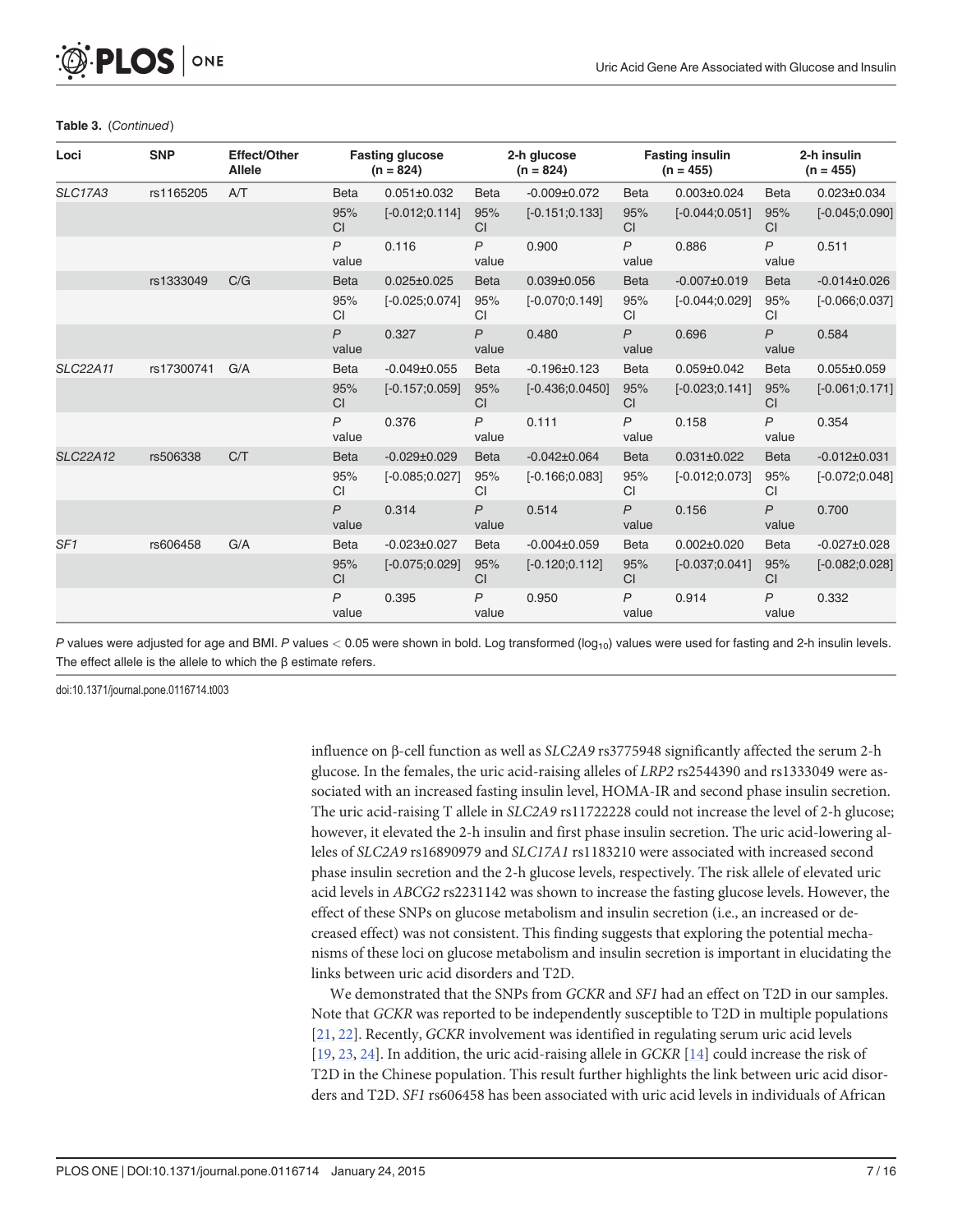<span id="page-7-0"></span>

| Loci            | <b>SNP</b> | Effect/<br><b>Other Allele</b> |                    | <b>HOMA-IR</b><br>$(n = 455)$ |                    | <b>HOMA-B</b><br>$(n = 455)$ |                    | <b>Stumvoll-First phase</b><br>$(n = 453)$ |                         | Stumvoll-second phase<br>$(n = 453)$ |
|-----------------|------------|--------------------------------|--------------------|-------------------------------|--------------------|------------------------------|--------------------|--------------------------------------------|-------------------------|--------------------------------------|
| PDZK1           | rs12129861 | A/G                            | Beta               | $-0.009 \pm 0.023$            | <b>Beta</b>        | $-0.006 \pm 0.026$           | <b>Beta</b>        | $-0.021 \pm 0.031$                         | Beta                    | $0.005 \pm 0.009$                    |
|                 |            |                                | 95% CI             | $[-0.054;0.035]$              | 95% CI             | $[-0.056;0.045]$             | 95% CI             | $[-0.082;0.041]$                           | 95% CI                  | $[-0.012;0.022]$                     |
|                 |            |                                | $P$ value          | 0.685                         | $P$ value          | 0.830                        | P value            | 0.505                                      | $P$ value               | 0.586                                |
| <b>GCKR</b>     | rs780094   | G/A                            | <b>Beta</b>        | $0.002 \pm 0.020$             | <b>Beta</b>        | $-0.013 \pm 0.023$           | <b>Beta</b>        | $-0.021 \pm 0.028$                         | <b>Beta</b>             | $-0.004 \pm 0.008$                   |
|                 |            |                                | 95% CI             | $[-0.038;0.041]$              | 95% CI             | $[-0.058;0.032]$             | 95% CI             | $[-0.075;0.034]$                           | 95% CI                  | $[-0.019; 0.011]$                    |
|                 |            |                                | P value            | 0.934                         | $P$ value          | 0.574                        | $P$ value          | 0.458                                      | $P$ value               | 0.622                                |
| LRP2            | rs2544390  | T/C                            | <b>Beta</b>        | $-0.017 \pm 0.020$            | <b>Beta</b>        | $-0.038 + 0.022$             | <b>Beta</b>        | $-0.004 \pm 0.027$                         | <b>Beta</b>             | $-0.003 \pm 0.007$                   |
|                 |            |                                | 95% CI             | $[-0.055;0.021]$              | 95% CI             | $[-0.082;0.006]$             | 95% CI             | $[-0.057;0.049]$                           | 95% CI                  | $[-0.017;0.012]$                     |
|                 |            |                                | P value            | 0.387                         | $P$ value          | 0.088                        | $P$ value          | 0.879                                      | $P$ value               | 0.709                                |
| SLC2A9          | rs11722228 | T/C                            | <b>Beta</b>        | $0.029 \pm 0.021$             | <b>Beta</b>        | $0.032 \pm 0.024$            | <b>Beta</b>        | $0.047 \pm 0.029$                          | <b>Beta</b>             | $0.0130 \pm 0.008$                   |
|                 |            |                                | 95% CI             | $[-0.011; 0.069]$             | 95% CI             | $[-0.014;0.078]$             | 95% CI             | $[-0.009; 0.103]$                          | 95% CI                  | $[-0.003;0.028]$                     |
|                 |            |                                | $P$ value          | 0.159                         | $P$ value          | 0.176                        | $P$ value          | 0.100                                      | $P$ value               | 0.108                                |
| SLC2A9          | rs16890979 | T/C                            | <b>Beta</b>        | $0.065 \pm 0.108$             | <b>Beta</b>        | $0.024 \pm 0.123$            | <b>Beta</b>        | $0.034 \pm 0.149$                          | <b>Beta</b>             | $-0.012\pm0.041$                     |
|                 |            |                                | 95% CI             | $[-0.146; 0.276]$             | 95% CI             | $[-0.217; 0.265]$            | 95% CI             | $[-0.258; 0.327]$                          | 95% CI                  | $[-0.092;0.069]$                     |
|                 |            |                                | P value            | 0.548                         | $P$ value          | 0.845                        | $P$ value          | 0.818                                      | $P$ value               | 0.774                                |
| SLC2A9          | rs3775948  | C/G                            | <b>Beta</b>        | $-0.018 \pm 0.02$             | <b>Beta</b>        | $-0.011\pm0.023$             | <b>Beta</b>        | $-0.014\pm0.028$                           | <b>Beta</b>             | $-0.001 \pm 0.008$                   |
|                 |            |                                | 95% CI             | $[-0.057;0.021]$              | 95% CI             | $[-0.055; 0.034]$            | 95% CI             | $[-0.068; 0.040]$                          | 95% CI                  | $[-0.015;0.014]$                     |
|                 |            |                                | $P$ value          | 0.364                         | $P$ value          | 0.641                        | $P$ value          | 0.624                                      | $P$ value               | 0.937                                |
| SLC2A9-<br>WDR1 | rs10489070 | C/G                            | Beta               | $-0.020 \pm 0.028$            | <b>Beta</b>        | $-0.061 \pm 0.032$           | <b>Beta</b>        | $-0.06 \pm 0.038$                          | Beta                    | $-0.018 \pm 0.011$                   |
|                 |            |                                | 95% CI             | $[-0.074; 0.034]$             | 95% CI             | $[-0.123;0.001]$             | 95% CI             | $[-0.135;0.015]$                           | 95% CI                  | $[-0.039;0.002]$                     |
|                 |            |                                | $P$ value          | 0.469                         | $P$ value          | 0.055                        | $P$ value          | 0.120                                      | $P$ value               | 0.081                                |
| ABCG2           | rs2231142  | A/C                            | Beta               | $-0.002 \pm 0.021$            | <b>Beta</b>        | $0.014 \pm 0.024$            | <b>Beta</b>        | $0.0002\pm0.029$                           | <b>Beta</b>             | $-0.001 \pm 0.008$                   |
|                 |            |                                | 95% CI             | $[-0.043;0.039]$              | 95% CI             | $[-0.033;0.060]$             | 95% CI             | $[-0.057;0.057]$                           | 95% CI                  | $[-0.016; 0.015]$                    |
|                 |            |                                | P value            | 0.927                         | $P$ value          | 0.568                        | P value            | 0.994                                      | P value                 | 0.917                                |
| LRRC16A         | rs742132   | C/T                            | Beta               | $-0.032 \pm 0.020$            | Beta               | $-0.021 \pm 0.023$           | Beta               | $-0.073 \pm 0.028$                         | <b>Beta</b>             | $-0.015 \pm 0.008$                   |
|                 |            |                                | 95% CI             | $[-0.071;0.008]$              | 95% CI             | $[-0.066;0.024]$             | 95% CI             | $[-0.128]$<br>0.018                        | 95% CI                  | $[-0.030;0.0004]$                    |
|                 |            |                                | P value            | 0.118                         | $P$ value          | 0.366                        | P value            | 0.009                                      | $P$ value               | 0.058                                |
| <b>SLC17A1</b>  | rs1183201  | T/A                            | <b>Beta</b>        | $0.010\pm0.025$               | <b>Beta</b>        | $-0.009 \pm 0.029$           | <b>Beta</b>        | $0.035 \pm 0.035$                          | <b>Beta</b>             | $0.010 \pm 0.010$                    |
|                 |            |                                | 95% CI             | $[-0.039; 0.059]$             | 95% CI             | $[-0.065;0.047]$             | 95% CI             | $[-0.033;0.103]$                           | 95% CI                  | $[-0.009; 0.028]$                    |
|                 |            |                                | P value            | 0.696                         | P value            | 0.763                        | P value            | 0.316                                      | P value                 | 0.308                                |
| <b>SLC17A3</b>  | rs1165205  | A/T                            | <b>Beta</b>        | $0.009 \pm 0.025$             | <b>Beta</b>        | $-0.012\pm0.028$             | Beta               | $0.023 \pm 0.034$                          | <b>Beta</b>             | $0.011 \pm 0.009$                    |
|                 |            |                                | 95% CI             | $[-0.039; 0.058]$             | 95% CI             | $[-0.068;0.043]$             | 95% CI             | $[-0.045;0.090]$                           | 95% CI                  | $[-0.008; 0.029]$                    |
|                 |            |                                | P value            | 0.715                         | P value            | 0.662                        | P value            | 0.510                                      | P value                 | 0.245                                |
| rs1333049       | C/G        | <b>Beta</b>                    | $-0.004$<br>±0.019 | Beta                          | $-0.017$<br>±0.022 | <b>Beta</b>                  | $-0.015$<br>±0.027 | Beta                                       | $-0.011$<br>$\pm 0.007$ |                                      |
|                 |            |                                | 95% CI             | $[-0.042;0.033]$              | 95% CI             | $[-0.060;0.026]$             | 95% CI             | $[-0.067;0.037]$                           | 95% CI                  | $[-0.025;0.003]$                     |
|                 |            |                                | $P$ value          | 0.818                         | $P$ value          | 0.451                        | $P$ value          | 0.579                                      | $P$ value               | 0.124                                |
| <b>SLC22A11</b> | rs17300741 | G/A                            | Beta               | $0.049 \pm 0.043$             | Beta               | $0.097 \pm 0.049$            | Beta               | $0.055 \pm 0.059$                          | Beta                    | $0.036 \pm 0.016$                    |
|                 |            |                                | 95% CI             | $[-0.035;0.133]$              | 95% CI             | [0.001; 0.193]               | 95% CI             | $[-0.061;0.172]$                           | 95% CI                  | [0.004; 0.068]                       |
|                 |            |                                | P value            | 0.253                         | P value            | 0.048                        | P value            | 0.354                                      | $P$ value               | 0.029                                |
| <b>SLC22A12</b> | rs506338   | C/T                            | <b>Beta</b>        | $0.025 \pm 0.022$             | <b>Beta</b>        | $0.055 \pm 0.025$            | Beta               | $-0.012 \pm 0.031$                         | <b>Beta</b>             | $0.0002 \pm 0.008$                   |
|                 |            |                                | 95% CI             | $[-0.018;0.069]$              | 95% CI             | [0.006; 0.105]               | 95% CI             | $[-0.072;0.049]$                           | 95% CI                  | $[-0.017;0.016]$                     |
|                 |            |                                | P value            | 0.252                         | P value            | 0.030                        | P value            | 0.703                                      | $P$ value               | 0.982                                |
| SF <sub>1</sub> | rs606458   | G/A                            | Beta               | $-0.001 \pm 0.020$            | Beta               | $0.017 \pm 0.023$            | Beta               | $-0.027 \pm 0.028$                         | Beta                    | $-0.006 \pm 0.008$                   |
|                 |            |                                | 95% CI             | $[-0.041;0.038]$              | 95% CI             | $[-0.028;0.063]$             | 95% CI             | $[-0.082;0.028]$                           | 95% CI                  | $[-0.021;0.009]$                     |

#### [Table 4.](#page-3-0) Association between SNPs from fifteen loci and insulin secretion and sensitivity indices in males with normal glucose regulation.

(Continued)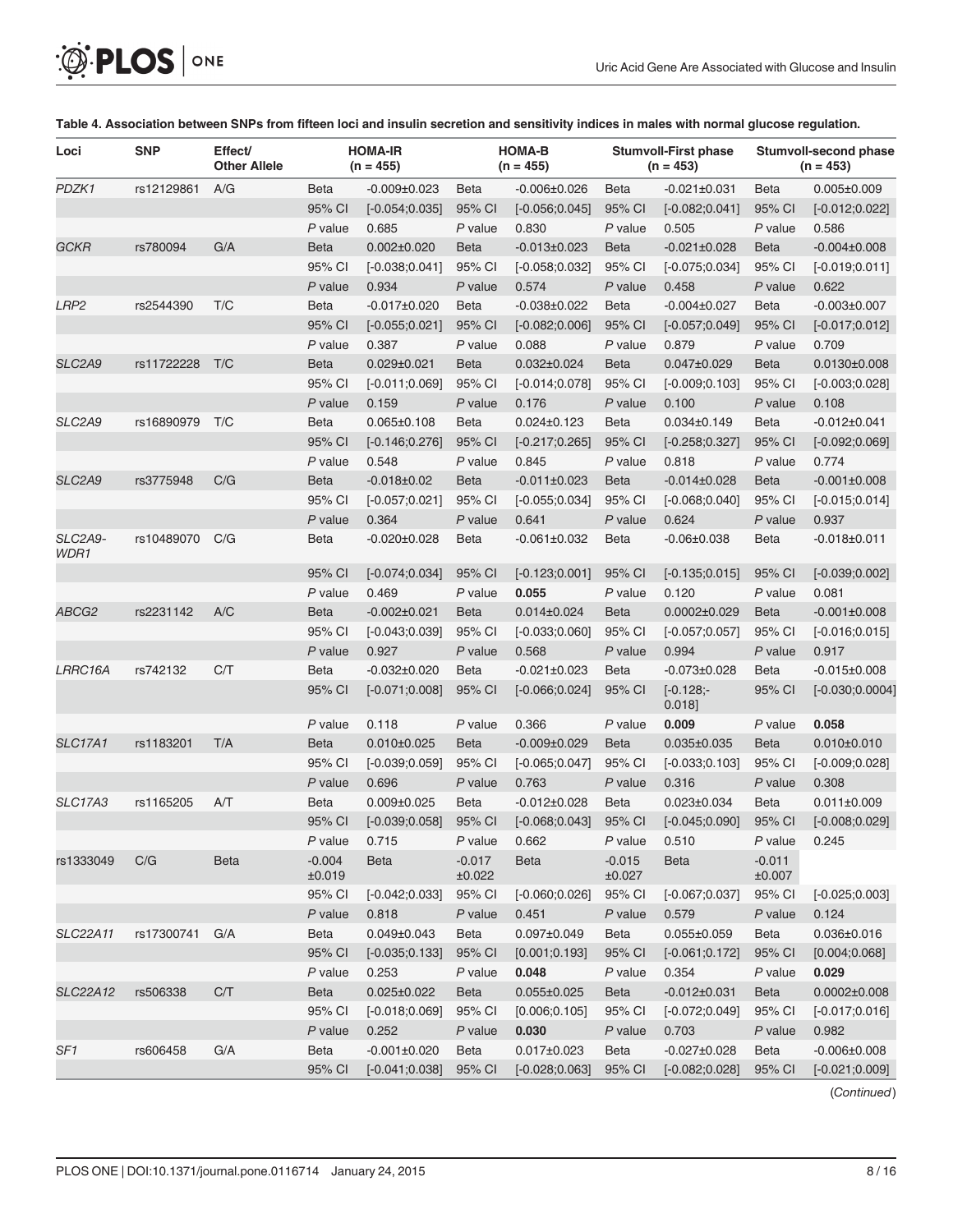#### Table 4. (Continued)

<span id="page-8-0"></span>**PLOS** I

ONE

| Loci | SNP | Effect/<br>Other Allele | <b>HOMA-IR</b><br>$(n = 455)$ | <b>HOMA-B</b><br>$(n = 455)$ | <b>Stumvoll-First phase</b><br>$(n = 453)$ | Stumvoll-second phase<br>$(n = 453)$ |  |  |
|------|-----|-------------------------|-------------------------------|------------------------------|--------------------------------------------|--------------------------------------|--|--|
|      |     |                         | 0.948<br>P value              | 0.453<br><i>P</i> value      | 0.335<br>P value                           | 0.418<br><i>P</i> value              |  |  |

P values were adjusted for age and BMI. P values  $<$  0.05 were shown in bold. Log transformed (log<sub>10</sub>) values were used for HOMA-IR, HOMA-B, Stumvoll-First phase and second phase insulin secretion. The effect allele is the allele to which the β estimate refers.

doi:10.1371/journal.pone.0116714.t004

American, European and Chinese ancestry. In accordance with the effects of GCKR, the uric acid-raising allele in SF1 (my paper) could increase the risk of T2D in a Chinese population. However, as the cultural diversity, risk allele frequency and pattern of linkage disequilibrium differed in various populations, reports on the risk allele of uric acid in GCKR and SFI from foreign studies contradicted that in the Chinese population  $[23-25]$  $[23-25]$  $[23-25]$  $[23-25]$ . We failed to detect the effects of SF1 on T2D in males, and previous studies have demonstrated the effects of SF1 on uric acid levels in males. Based on these inconsistencies, further study is needed.

In the males, the uric acid-raising A-allele in LRRC16A rs742132 were associated with the increase of serum 2-h insulin and insulin secretion. LRRC16A rs742132 was reported to exert strong effects on serum uric acid concentration and gout, but the functional role of this SNP remains unclear. Combined with the results that the rs742132 played roles in insulin secretion, further studies are necessary to investigate whether this intronic SNP would regulate LRRC16A gene expression when involved in the uric acid and insulin metabolism. In addition, the G-allele in SLC22A11 rs17300741 causes lower uric acid levels, improved β-cell function and elevated insulin secretion. Human organic anion transporter 4 (OAT4/SLC22A11) is expressed on the apical membrane of renal proximaltubule cells and placenta in the kidney and mediates the transport of uric acid [\[26](#page-14-0)–[28](#page-14-0)]. The uric acid-raising G-allele in SLC22A11 rs17300741 plays roles similar to those of the uric acid-lowering A-allele in LRRC16A rs742132. The strength of the associations between the SLC22A11 and LRRC16A loci was not affected by the serum uric acid levels or other confounders, which suggests a greater likelihood of a direct effect on insulin secretion and insulin resistance.

In the females, the uric acid-raised allele in LRP2 rs2544390 and rs1333049 was significantly correlated with increased fasting insulin levels, HOMA-IR and Stumvoll second phase insulin secretion. LRP2 encodes low-density lipoprotein-related protein 2, which is a member of the low-density lipoprotein receptor gene family. Few studies have reported its association with uric acid transportation. LRP2 is a multi-ligand receptor expressed in various tissues, predominantly in the kidneys, particularly in the glomeruli and proximal tubular cells; therefore, LRP2 may play a role in renal reabsorption through its ligands, including insulin [\[29,](#page-14-0) [30\]](#page-15-0). This study showed that LRP2 increased serum insulin levels and insulin secretion and reduced insulin sensitivity, which could, conversely, affect LRP2-ligands and result in elevated uric acid levels through enhanced renal reabsorption. SLC2A9 rs11722228 was correlated with 2-h glucose, 2 h insulin and Stumvoll first phase insulin secretion. SLC2A9, as a glucose and uric acid transporter facilitator, could deregulate the glucose-stimulated insulin secretion in pancreatic β-cells [\[31](#page-15-0), [32\]](#page-15-0). In the first phase of insulin secretion, β-cells sense extracellular glucose concentration through the uptake of glucose by the glucose transporter. According to recent reports, GLUT9 is expressed in β-cells and is expected to participate in glucose sensing in β-cells  $[31]$ , which may elucidate the finding that the uric acid-raising allele SLC2A9 rs11722228 simultaneously increased 2-h glucose and insulin secretion. The uric acid-raising allele of SLC2A9 rs16890979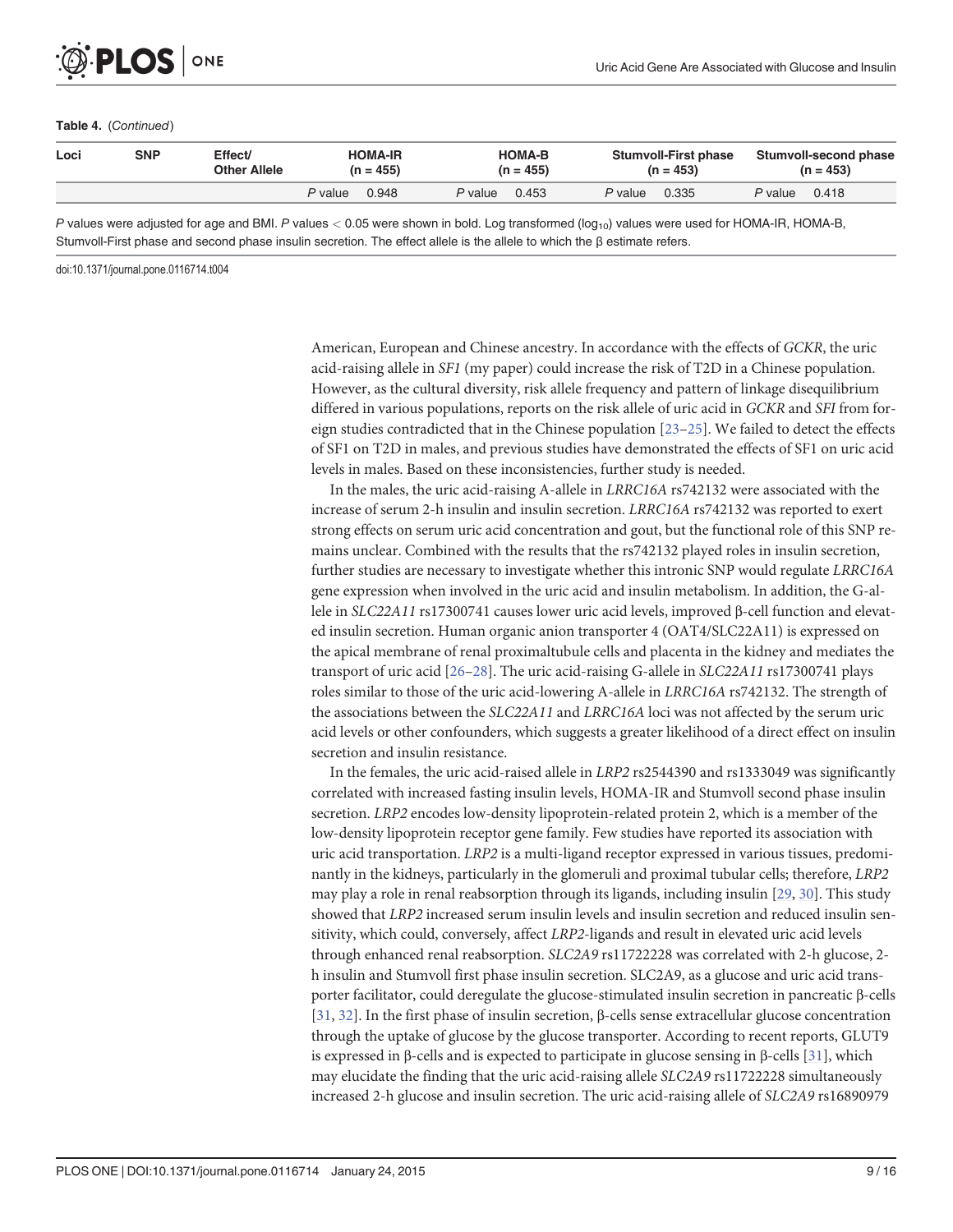<span id="page-9-0"></span>

| <b>O. PLOS</b> ONE |  |
|--------------------|--|
|--------------------|--|

| Loci            | <b>SNP</b> | Effect/Other<br><b>Allele</b> |                           | <b>Fasting glucose</b><br>$(n = 1375)$ |                           | 2-h glucose<br>$(n = 1375)$ |                         | <b>Fasting insulin</b><br>$(n = 715)$ |                           | 2-h insulin<br>$(n = 715)$ |
|-----------------|------------|-------------------------------|---------------------------|----------------------------------------|---------------------------|-----------------------------|-------------------------|---------------------------------------|---------------------------|----------------------------|
| PDZK1           | rs12129861 | A/G                           | <b>Beta</b>               | $-0.010\pm0.025$                       | Beta                      | $-0.029 \pm 0.051$          | <b>Beta</b>             | $0.003 \pm 0.018$                     | <b>Beta</b>               | $-0.013 \pm 0.024$         |
|                 |            |                               | 95%<br><b>CI</b>          | $[-0.060; 0.039]$                      | 95%<br><b>CI</b>          | $[-0.130;0.071]$            | 95%<br><b>CI</b>        | $[-0.033;0.038]$                      | 95%<br>CI                 | $[-0.061;0.034]$           |
|                 |            |                               | $\overline{P}$<br>value   | 0.678                                  | P<br>value                | 0.568                       | $\overline{P}$<br>value | 0.880                                 | $\overline{P}$<br>value   | 0.581                      |
| <b>GCKR</b>     | rs780094   | G/A                           | <b>Beta</b>               | $-0.011\pm0.019$                       | <b>Beta</b>               | 0.046±0.040                 | <b>Beta</b>             | $-0.009 \pm 0.014$                    | <b>Beta</b>               | $-0.014\pm0.019$           |
|                 |            |                               | 95%<br><b>CI</b>          | $[-0.049; 0.026]$                      | 95%<br>CI                 | $[-0.032;0.125]$            | 95%<br>CI               | $[-0.036;0.019]$                      | 95%<br>CI                 | $[-0.05;0.023]$            |
|                 |            |                               | $\boldsymbol{P}$<br>value | 0.553                                  | $\boldsymbol{P}$<br>value | 0.245                       | $\mathsf{P}$<br>value   | 0.527                                 | P<br>value                | 0.465                      |
| LRP2            | rs2544390  | T/C                           | <b>Beta</b>               | $0.007 \pm 0.019$                      | <b>Beta</b>               | $-0.051\pm0.039$            | <b>Beta</b>             | $0.030 \pm 0.014$                     | <b>Beta</b>               | $-0.005\pm0.019$           |
|                 |            |                               | 95%<br><b>CI</b>          | $[-0.030;0.045]$                       | 95%<br><b>CI</b>          | $[-0.128; 0.026]$           | 95%<br><b>CI</b>        | [0.003; 0.058]                        | 95%<br><b>CI</b>          | $[-0.041, 0.032]$          |
|                 |            |                               | $\mathsf{P}$<br>value     | 0.706                                  | $\overline{P}$<br>value   | 0.193                       | $\mathsf{P}$<br>value   | 0.028                                 | $\mathsf{P}$<br>value     | 0.803                      |
| SLC2A9          | rs11722228 | T/C                           | <b>Beta</b>               | $-0.0004$<br>±0.022                    | <b>Beta</b>               | $-0.101 \pm 0.045$          | <b>Beta</b>             | $-0.022 \pm 0.016$                    | <b>Beta</b>               | $-0.042\pm0.021$           |
|                 |            |                               | 95%<br>CI                 | $[-0.043;0.042]$                       | 95%<br><b>CI</b>          | $[-0.188]$<br>0.013]        | 95%<br>CI               | $[-0.053;0.010]$                      | 95%<br>CI                 | $[-0.083;0]$               |
|                 |            |                               | $\mathsf{P}$<br>value     | 0.985                                  | P<br>value                | 0.024                       | $\mathsf{P}$<br>value   | 0.174                                 | $\overline{P}$<br>value   | 0.049                      |
| SLC2A9          | rs16890979 | T/C                           | <b>Beta</b>               | $-0.105 \pm 0.076$                     | Beta                      | $-0.029 \pm 0.156$          | <b>Beta</b>             | $0.043 \pm 0.051$                     | Beta                      | $0.103 \pm 0.068$          |
|                 |            |                               | 95%<br>CI                 | $[-0.255; 0.044]$                      | 95%<br>CI                 | $[-0.335;0.278]$            | 95%<br>CI               | $[-0.057;0.143]$                      | 95%<br>CI                 | $[-0.031;0.238]$           |
|                 |            |                               | $\mathsf{P}$<br>value     | 0.167                                  | $\mathsf{P}$<br>value     | 0.854                       | $\mathsf{P}$<br>value   | 0.397                                 | $\overline{P}$<br>value   | 0.131                      |
| SLC2A9          | rs3775948  | C/G                           | <b>Beta</b>               | $-0.017 \pm 0.020$                     | <b>Beta</b>               | $0.043 \pm 0.041$           | <b>Beta</b>             | $0.008 \pm 0.014$                     | <b>Beta</b>               | $0.020 \pm 0.019$          |
|                 |            |                               | 95%<br><b>CI</b>          | $[-0.056; 0.022]$                      | 95%<br><b>CI</b>          | $[-0.038; 0.123]$           | 95%<br>CI               | $[-0.020;0.037]$                      | 95%<br><b>CI</b>          | $[-0.018; 0.058]$          |
|                 |            |                               | $\mathsf{P}$<br>value     | 0.398                                  | $\mathsf{P}$<br>value     | 0.300                       | $\mathsf{P}$<br>value   | 0.559                                 | $\mathsf{P}$<br>value     | 0.300                      |
| SLC2A9-<br>WDR1 | rs10489070 | C/G                           | <b>Beta</b>               | $0.028 \pm 0.028$                      | <b>Beta</b>               | $-0.064\pm0.059$            | <b>Beta</b>             | 0.016±0.021                           | <b>Beta</b>               | $0.012 \pm 0.028$          |
|                 |            |                               | 95%<br>СI                 | $[-0.028; 0.084]$                      | 95%<br><b>CI</b>          | $[-0.178;0.051]$            | 95%<br><b>CI</b>        | $[-0.024;0.056]$                      | 95%<br>CI                 | $[-0.042;0.066]$           |
|                 |            |                               | $\mathsf{P}$<br>value     | 0.325                                  | $\mathsf{P}$<br>value     | 0.278                       | $\mathsf{P}$<br>value   | 0.437                                 | $\boldsymbol{P}$<br>value | 0.667                      |
| ABCG2           | rs2231142  | A/C                           | <b>Beta</b>               | $-0.067 \pm 0.021$                     | <b>Beta</b>               | $-0.051 \pm 0.044$          | <b>Beta</b>             | $0.009 \pm 0.016$                     | <b>Beta</b>               | $0.009 \pm 0.021$          |
|                 |            |                               | 95%<br>CI.                | $[-0.109]$<br>0.025]                   | 95%<br>СI                 | $[-0.137;0.035]$            | 95%<br>СI               | $[-0.021;0.040]$                      | 95%<br>СI                 | $[-0.032;0.050]$           |
|                 |            |                               | $\boldsymbol{P}$<br>value | 0.002                                  | $\boldsymbol{P}$<br>value | 0.246                       | $\mathsf{P}$<br>value   | 0.553                                 | $\boldsymbol{P}$<br>value | 0.664                      |
| LRRC16A         | rs742132   | C/T                           | <b>Beta</b>               | $0.041 \pm 0.023$                      | <b>Beta</b>               | $0.034 \pm 0.047$           | <b>Beta</b>             | $0.016 \pm 0.017$                     | Beta                      | $0.029 \pm 0.022$          |
|                 |            |                               | 95%<br>CI                 | $[-0.004;0.086]$                       | 95%<br>CI                 | $[-0.058; 0.126]$           | 95%<br>CI               | $[-0.017;0.048]$                      | 95%<br>CI                 | $[-0.014; 0.073]$          |
|                 |            |                               | $\boldsymbol{P}$<br>value | 0.073                                  | P<br>value                | 0.472                       | P<br>value              | 0.348                                 | $\boldsymbol{P}$<br>value | 0.187                      |
| <b>SLC17A1</b>  | rs1183201  | T/A                           | Beta                      | $-0.013 \pm 0.027$                     | <b>Beta</b>               | $-0.109 \pm 0.055$          | <b>Beta</b>             | $-0.014 \pm 0.020$                    | <b>Beta</b>               | $0.013 \pm 0.026$          |
|                 |            |                               | 95%<br><b>CI</b>          | $[-0.066; 0.039]$                      | 95%<br><b>CI</b>          | $[-0.216; -]$<br>0.001]     | 95%<br>CI               | $[-0.052;0.025]$                      | 95%<br><b>CI</b>          | $[-0.038;0.065]$           |

#### [Table 5.](#page-3-0) Association between SNPs from fifteen loci and glucose and insulin levels in females with normal glucose regulation.

(Continued)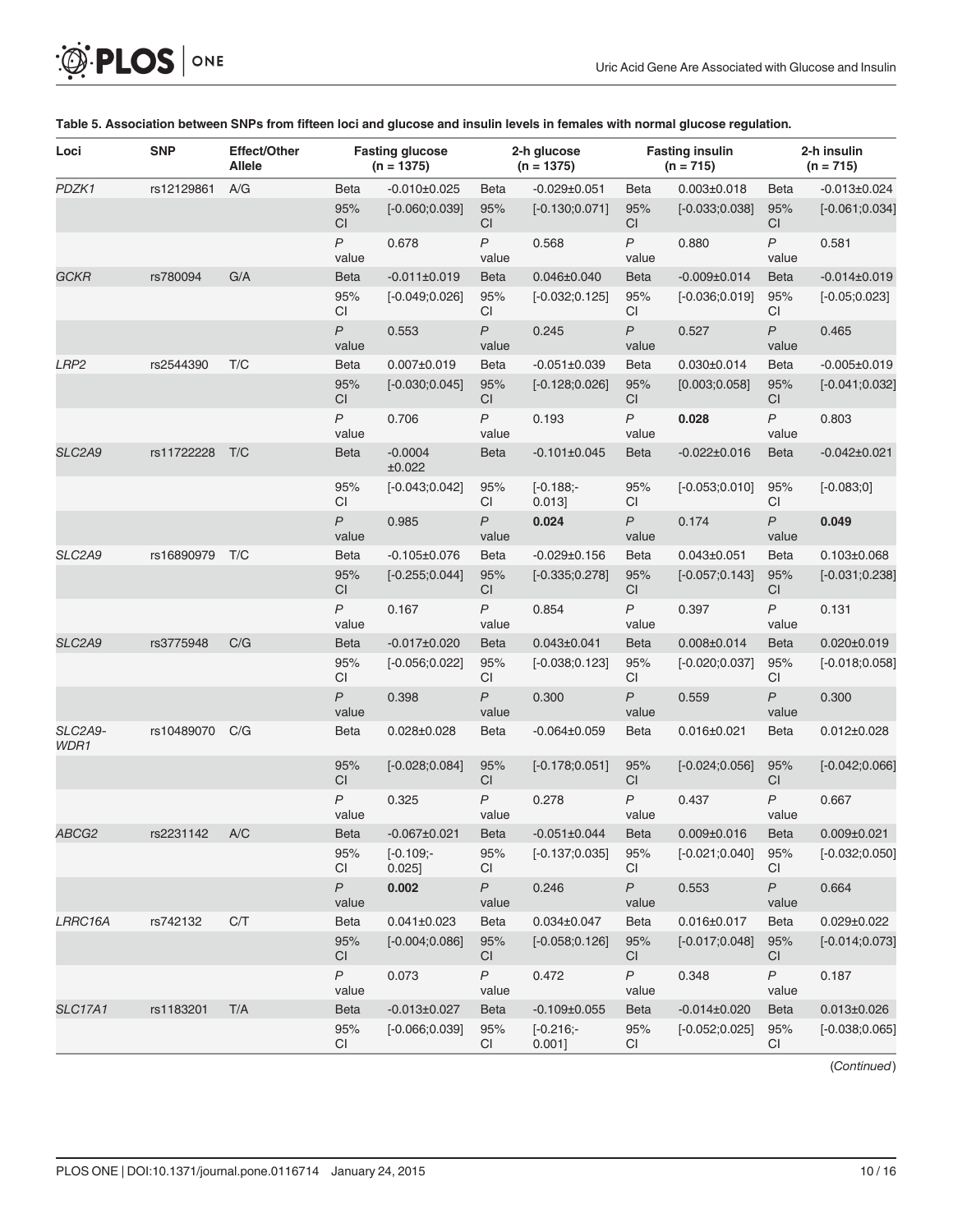#### Table 5. (Continued)

<span id="page-10-0"></span>**PLOS I** 

ONE

| Loci            | <b>SNP</b> | <b>Effect/Other</b><br><b>Allele</b> |                         | <b>Fasting glucose</b><br>$(n = 1375)$ | 2-h glucose<br>$(n = 1375)$ |                    | <b>Fasting insulin</b><br>$(n = 715)$ |                    | 2-h insulin<br>$(n = 715)$ |                    |
|-----------------|------------|--------------------------------------|-------------------------|----------------------------------------|-----------------------------|--------------------|---------------------------------------|--------------------|----------------------------|--------------------|
|                 |            |                                      | $\mathsf{P}$<br>value   | 0.616                                  | $\mathsf{P}$<br>value       | 0.047              | $\mathsf{P}$<br>value                 | 0.485              | $\overline{P}$<br>value    | 0.616              |
| <b>SLC17A3</b>  | rs1165205  | A/T                                  | <b>Beta</b>             | $-0.024 \pm 0.027$                     | <b>Beta</b>                 | $-0.101 \pm 0.055$ | <b>Beta</b>                           | $-0.015 \pm 0.019$ | <b>Beta</b>                | $0.004 \pm 0.026$  |
|                 |            |                                      | 95%<br>CI               | [0.076; 0.028]                         | 95%<br><b>CI</b>            | $[-0.208; 0.006]$  | 95%<br><b>CI</b>                      | $[-0.053;0.023]$   | 95%<br>CI                  | $[-0.047;0.055]$   |
|                 |            |                                      | $\mathsf{P}$<br>value   | 0.369                                  | $\mathsf{P}$<br>value       | 0.065              | $\mathsf{P}$<br>value                 | 0.438              | P<br>value                 | 0.890              |
|                 | rs1333049  | C/G                                  | <b>Beta</b>             | $-0.016 \pm 0.020$                     | <b>Beta</b>                 | $0.012 \pm 0.041$  | <b>Beta</b>                           | $0.031 \pm 0.015$  | <b>Beta</b>                | $0.032 \pm 0.020$  |
|                 |            |                                      | 95%<br><b>CI</b>        | $[-0.055;0.023]$                       | 95%<br>CI                   | $[-0.069; 0.092]$  | 95%<br>CI                             | [0.002; 0.060]     | 95%<br><b>CI</b>           | $[-0.006; 0.071]$  |
|                 |            |                                      | $\overline{P}$<br>value | 0.430                                  | P<br>value                  | 0.777              | $\mathsf{P}$<br>value                 | 0.034              | $\overline{P}$<br>value    | 0.102              |
| <b>SLC22A11</b> | rs17300741 | G/A                                  | <b>Beta</b>             | $-0.069 \pm 0.043$                     | <b>Beta</b>                 | $-0.015 \pm 0.088$ | <b>Beta</b>                           | $0.028 \pm 0.033$  | <b>Beta</b>                | $0.013 \pm 0.044$  |
|                 |            |                                      | 95%<br><b>CI</b>        | $[-0.153;0.014]$                       | 95%<br><b>CI</b>            | $[-0.187;0.157]$   | 95%<br><b>CI</b>                      | $[-0.036;0.093]$   | 95%<br>CI                  | $[-0.073;0.100]$   |
|                 |            |                                      | $\overline{P}$<br>value | 0.106                                  | $\overline{P}$<br>value     | 0.864              | P<br>value                            | 0.388              | $\overline{P}$<br>value    | 0.764              |
| <b>SLC22A12</b> | rs506338   | C/T                                  | <b>Beta</b>             | $-0.002\pm0.022$                       | <b>Beta</b>                 | $-0.068 \pm 0.044$ | <b>Beta</b>                           | $-0.009 \pm 0.015$ | <b>Beta</b>                | $-0.029 \pm 0.020$ |
|                 |            |                                      | 95%<br><b>CI</b>        | $[-0.045; 0.040]$                      | 95%<br>CI                   | $[-0.155;0.019]$   | 95%<br>CI                             | $[-0.039; 0.021]$  | 95%<br>CI                  | $[-0.069; 0.011]$  |
|                 |            |                                      | $\mathsf{P}$<br>value   | 0.916                                  | $\mathsf{P}$<br>value       | 0.126              | $\mathsf{P}$<br>value                 | 0.545              | $\overline{P}$<br>value    | 0.153              |
| SF <sub>1</sub> | rs606458   | G/A                                  | <b>Beta</b>             | $-0.026 \pm 0.020$                     | <b>Beta</b>                 | $-0.014\pm0.042$   | <b>Beta</b>                           | $-0.008 \pm 0.015$ | <b>Beta</b>                | $-0.008 \pm 0.020$ |
|                 |            |                                      | 95%<br><b>CI</b>        | $[-0.066; 0.014]$                      | 95%<br>CI                   | $[-0.096;0.068]$   | 95%<br><b>CI</b>                      | $[-0.037;0.020]$   | 95%<br><b>CI</b>           | $[-0.046; 0.031]$  |
|                 |            |                                      | $\mathsf{P}$<br>value   | 0.197                                  | $\mathsf{P}$<br>value       | 0.738              | $\mathsf{P}$<br>value                 | 0.566              | $\overline{P}$<br>value    | 0.700              |

P values were adjusted for age and BMI. P values  $< 0.05$  were shown in bold. Log transformed ( $log_{10}$ ) values were used for fasting and 2-h insulin levels. The effect allele is the allele to which the β estimate refers.

doi:10.1371/journal.pone.0116714.t005

was associated with decreased second phase insulin secretion, which may be attributed to the polygenetic background of uric acid disorders and T2D and associated complex environmental factors. Note that elevated uric acid levels and insulin resistance interacted with each other. Elevated uric acid levels lead to insulin resistance through two mechanisms. First, the endothelial dysfunction caused by increased uric acid levels may reduce the endothelial NO production, which plays a role in insulin action [\[33\]](#page-15-0). The reduced endothelial NO levels could lower blood flow to the skeletal muscle and peripheral tissues and decrease glucose uptake, which may lead to or aggravate insulin resistance [\[34\]](#page-15-0). Second, uric acid induces inflammation and oxidative stress in cultured adipocytes [\[35\]](#page-15-0). While in the adipocyte, inflammation and oxidative stress could contribute to insulin resistance [\[36\]](#page-15-0). Alternatively, insulin resistance could result in hyperinsulinemia; thus, high levels of insulin could stimulate the proximal tubule brush border in the kidneys, promote the exchange of uric acid and sodium ions, increase uric acid reabsorption, reduce uric acid clearance and elevate uric acid levels [[37\]](#page-15-0). In addition, as a member of the ATP-binding cassette superfamily of membrane transporters, ABCG2 rs2231142 also act as a uric acid transporter and it is well-known that the dysfunction of ABCG2 can cause hyperuricemia [\[38\]](#page-15-0). The present study showed strong association between this SNP with fasting glucose. The disorder of serum uric acid and glucose levels is regulated by many complex factors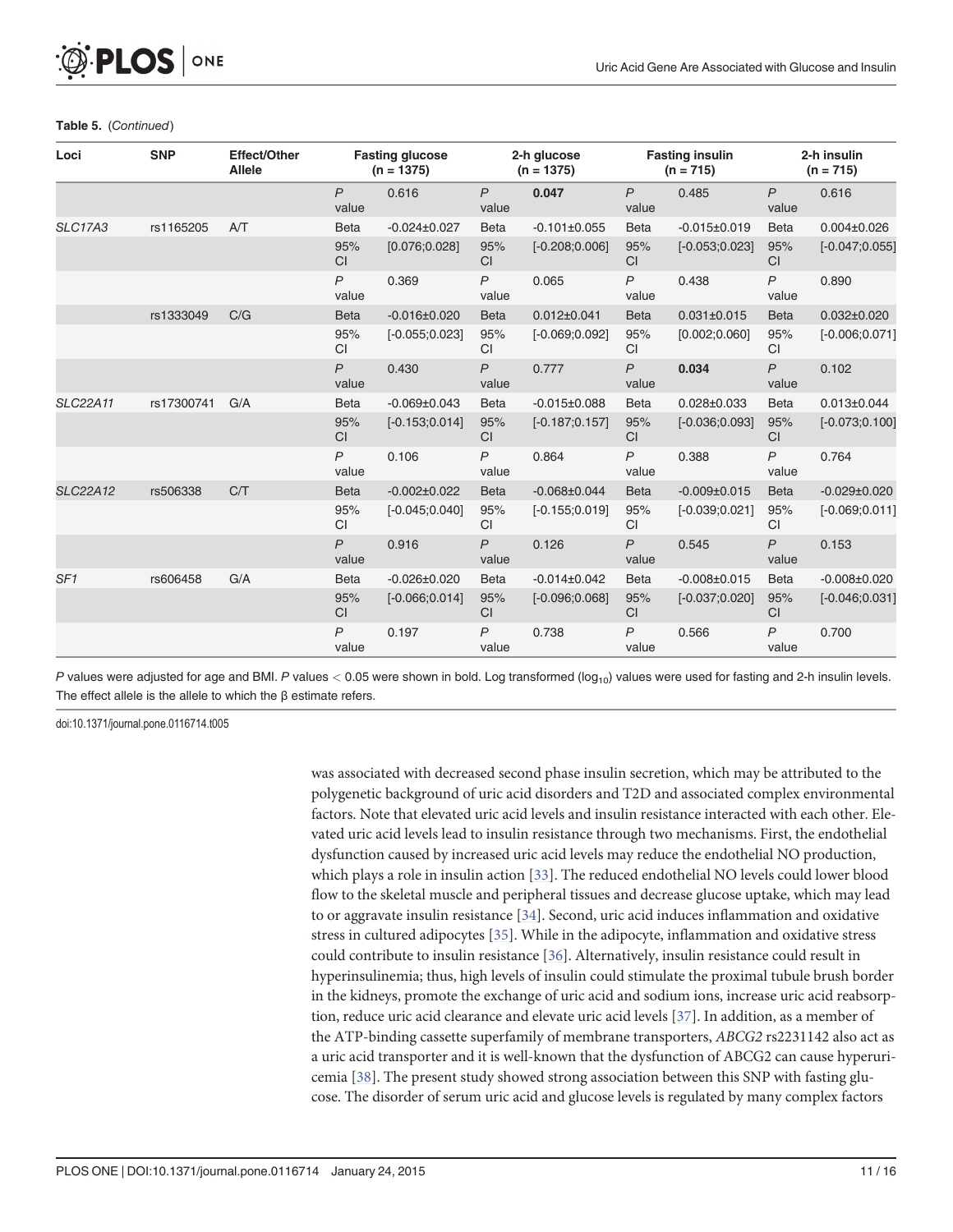| Loci            | <b>SNP</b> | <b>Effect/Other</b><br>Allele |                           | <b>HOMA-IR</b><br>$(n = 715)$ |                           | <b>HOMA-B</b><br>$(n = 715)$ |                         | <b>Stumvoll-First</b><br>phase ( $n = 715$ ) |                           | Stumvoll-second<br>phase ( $n = 715$ ) |
|-----------------|------------|-------------------------------|---------------------------|-------------------------------|---------------------------|------------------------------|-------------------------|----------------------------------------------|---------------------------|----------------------------------------|
| PDZK1           | rs12129861 | A/G                           | Beta                      | $0.003 \pm 0.019$             | <b>Beta</b>               | $-0.003 \pm 0.021$           | <b>Beta</b>             | $-0.013 \pm 0.024$                           | <b>Beta</b>               | 0.005;0.008                            |
|                 |            |                               | 95%<br>CI                 | $[-0.034;0.039]$              | 95%<br>CI.                | $[-0.044; 0.038]$            | 95%<br>СI               | $[-0.061;0.034]$                             | 95%<br><b>CI</b>          | $[-0.011;0.021]$                       |
|                 |            |                               | $\overline{P}$<br>value   | 0.886                         | $\mathsf{P}$<br>value     | 0.891                        | $\mathsf{P}$<br>value   | 0.581                                        | P<br>value                | 0.575                                  |
| <b>GCKR</b>     | rs780094   | G/A                           | <b>Beta</b>               | $-0.008 \pm 0.014$            | <b>Beta</b>               | $-0.003 \pm 0.016$           | <b>Beta</b>             | $-0.014\pm0.019$                             | <b>Beta</b>               | $-0.001;0.006$                         |
|                 |            |                               | 95%<br>CI                 | $[-0.036;0.020]$              | 95%<br><b>CI</b>          | $[-0.035;0.029]$             | 95%<br>СI               | $[-0.05;0.023]$                              | 95%<br>CI                 | $[-0.014;0.011]$                       |
|                 |            |                               | $\overline{P}$<br>value   | 0.580                         | $\overline{P}$<br>value   | 0.866                        | $\overline{P}$<br>value | 0.465                                        | $\overline{P}$<br>value   | 0.863                                  |
| LRP2            | rs2544390  | T/C                           | Beta                      | $0.031 \pm 0.014$             | <b>Beta</b>               | $0.028 \pm 0.016$            | <b>Beta</b>             | $-0.005 \pm 0.019$                           | <b>Beta</b>               | 0.012;0.006                            |
|                 |            |                               | 95%<br>CI                 | [0.002; 0.059]                | 95%<br>CI.                | $[-0.004;0.060]$             | 95%<br>CI.              | $[-0.041;0.032]$                             | 95%<br>CI                 | [0;0.025]                              |
|                 |            |                               | $\overline{P}$<br>value   | 0.033                         | $\mathsf{P}$<br>value     | 0.083                        | P<br>value              | 0.803                                        | P<br>value                | 0.052                                  |
| SLC2A9          | rs11722228 | T/C                           | <b>Beta</b>               | $-0.024 \pm 0.014$            | <b>Beta</b>               | $-0.014\pm0.018$             | <b>Beta</b>             | $-0.042\pm0.021$                             | <b>Beta</b>               | $-0.003;0.007$                         |
|                 |            |                               | 95%<br>CI                 | $[-0.056; 0.008]$             | 95%<br><b>CI</b>          | $[-0.051;0.022]$             | 95%<br>СI               | $[-0.083;0]$                                 | 95%<br>СI                 | $[-0.017;0.011]$                       |
|                 |            |                               | $\mathsf{P}$<br>value     | 0.149                         | $\mathsf{P}$<br>value     | 0.436                        | P<br>value              | 0.049                                        | $\mathsf{P}$<br>value     | 0.647                                  |
| SLC2A9          | rs16890979 | T/C                           | <b>Beta</b>               | $0.034 \pm 0.053$             | <b>Beta</b>               | $0.086 \pm 0.059$            | <b>Beta</b>             | $0.103 \pm 0.068$                            | <b>Beta</b>               | 0.048;0.023                            |
|                 |            |                               | 95%<br>CI                 | $[-0.070;0.137]$              | 95%<br>CI.                | $[-0.030;0.203]$             | 95%<br>СI               | $[-0.031;0.238]$                             | 95%<br><b>CI</b>          | [0.002; 0.093]                         |
|                 |            |                               | $\overline{P}$<br>value   | 0.523                         | $\overline{P}$<br>value   | 0.147                        | P<br>value              | 0.131                                        | $\overline{P}$<br>value   | 0.039                                  |
| SLC2A9          | rs3775948  | C/G                           | <b>Beta</b>               | $0.007 \pm 0.015$             | <b>Beta</b>               | 0.015±0.017                  | <b>Beta</b>             | $0.020 \pm 0.019$                            | Beta                      | 0.002;0.007                            |
|                 |            |                               | 95%<br>CI                 | $[-0.023;0.036]$              | 95%<br><b>CI</b>          | $[-0.018;0.048]$             | 95%<br>СI               | $[-0.018;0.058]$                             | 95%<br><b>CI</b>          | $[-0.011;0.015]$                       |
|                 |            |                               | $\mathsf{P}$<br>value     | 0.657                         | $\mathsf{P}$<br>value     | 0.379                        | P<br>value              | 0.300                                        | $\mathsf{P}$<br>value     | 0.756                                  |
| SLC2A9-<br>WDR1 | rs10489070 | C/G                           | Beta                      | $0.017 \pm 0.021$             | <b>Beta</b>               | $0.012 \pm 0.024$            | <b>Beta</b>             | $0.012 \pm 0.028$                            | <b>Beta</b>               | 0.011;0.009                            |
|                 |            |                               | 95%<br>CI                 | $[-0.025;0.059]$              | 95%<br><b>CI</b>          | $[-0.035;0.059]$             | 95%<br>СI               | $[-0.042;0.066]$                             | 95%<br>CI                 | $[-0.008;0.029]$                       |
|                 |            |                               | $\mathsf{P}$<br>value     | 0.420                         | $\mathsf{P}$<br>value     | 0.623                        | P<br>value              | 0.667                                        | P<br>value                | 0.247                                  |
| ABCG2           | rs2231142  | A/C                           | Beta                      | $0.005 \pm 0.016$             | <b>Beta</b>               | $0.024 \pm 0.018$            | <b>Beta</b>             | $0.009 \pm 0.021$                            | Beta                      | 0.005;0.007                            |
|                 |            |                               | 95%<br>CI                 | $[-0.026; 0.037]$             | 95%<br>CI                 | $[-0.012;0.060]$ 95%         | СI                      | $[-0.032;0.050]$                             | 95%<br>CI.                | $[-0.009;0.019]$                       |
|                 |            |                               | $\overline{P}$<br>value   | 0.743                         | $\boldsymbol{P}$<br>value | 0.193                        | $\mathsf{P}$<br>value   | 0.664                                        | $\overline{P}$<br>value   | 0.454                                  |
| LRRC16A         | rs742132   | C/T                           | Beta                      | $0.019 \pm 0.017$             | Beta                      | $0.006 \pm 0.019$            | Beta                    | $0.029 \pm 0.022$                            | <b>Beta</b>               | 0.007;0.008                            |
|                 |            |                               | 95%<br>CI                 | $[-0.015;0.052]$              | 95%<br>CI.                | $[-0.032;0.043]$             | 95%<br>CI               | $[-0.014;0.073]$                             | 95%<br><b>CI</b>          | $[-0.008; 0.022]$                      |
|                 |            |                               | $\boldsymbol{P}$<br>value | 0.276                         | P<br>value                | 0.773                        | P<br>value              | 0.187                                        | P<br>value                | 0.345                                  |
| <b>SLC17A1</b>  | rs1183201  | T/A                           | Beta                      | $-0.013 \pm 0.020$            | Beta                      | $-0.013 \pm 0.023$           | <b>Beta</b>             | $0.013 \pm 0.026$                            | <b>Beta</b>               | 0.003;0.009                            |
|                 |            |                               | 95%<br>СI                 | $[-0.053;0.027]$              | 95%<br>CI.                | $[-0.058; 0.032]$            | 95%<br>СI               | $[-0.038; 0.065]$                            | 95%<br>CI                 | $[-0.014;0.021]$                       |
|                 |            |                               | P<br>value                | 0.522                         | $\boldsymbol{P}$<br>value | 0.571                        | P<br>value              | 0.616                                        | $\boldsymbol{P}$<br>value | 0.725                                  |

#### [Table 6.](#page-3-0) Association between SNPs from fifteen loci and insulin secretion and sensitivity indices in females with normal glucose regulation.

(Continued)

<span id="page-11-0"></span>**OF PLOS** ONE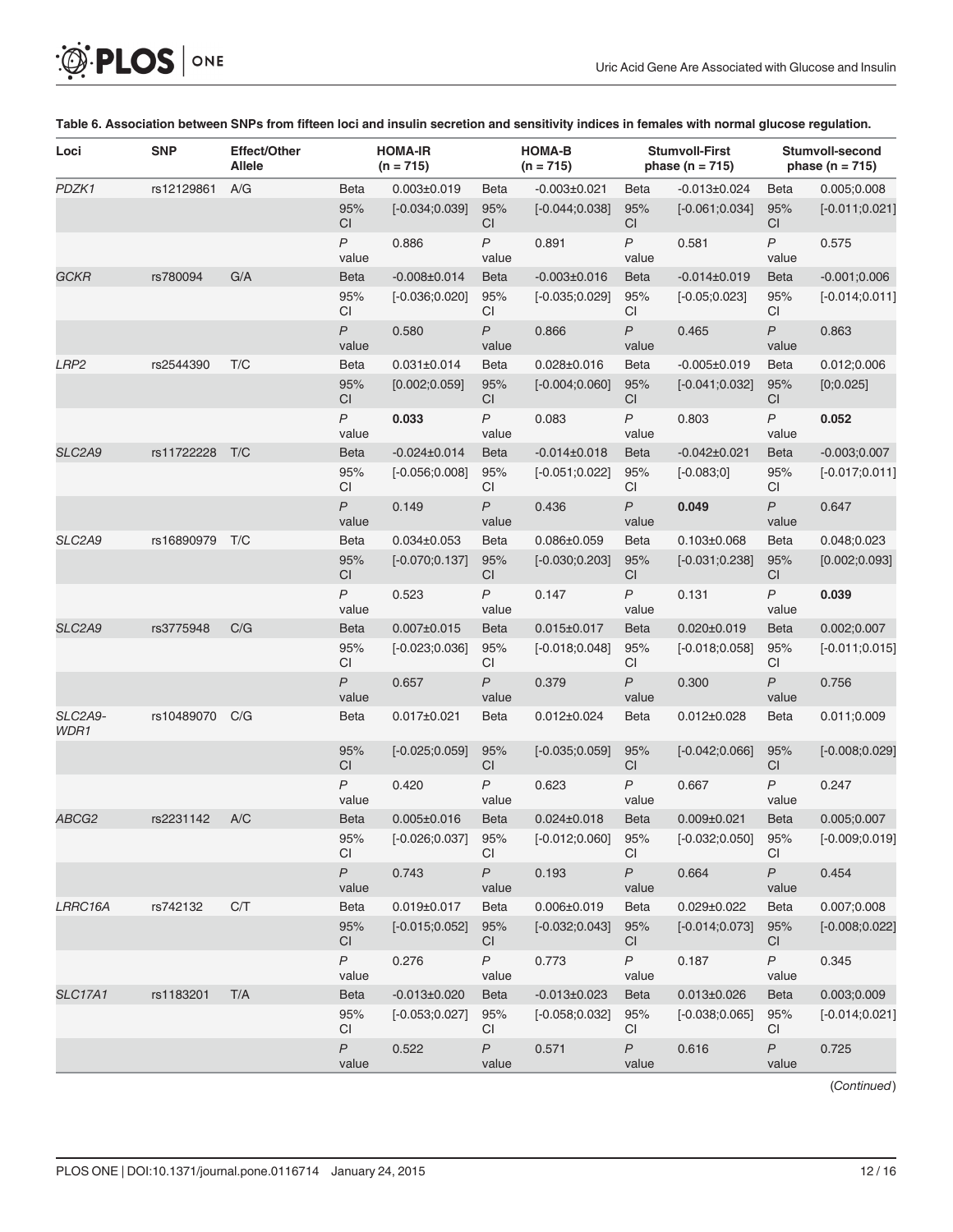#### <span id="page-12-0"></span>Table 6. (Continued)

| Loci            | <b>SNP</b> | Effect/Other<br><b>Allele</b> |                         | <b>HOMA-IR</b><br>$(n = 715)$ |                       | <b>HOMA-B</b><br>$(n = 715)$ |                       | <b>Stumvoll-First</b><br>phase $(n = 715)$ | <b>Stumvoll-second</b><br>phase ( $n = 715$ ) |                   |
|-----------------|------------|-------------------------------|-------------------------|-------------------------------|-----------------------|------------------------------|-----------------------|--------------------------------------------|-----------------------------------------------|-------------------|
| <b>SLC17A3</b>  | rs1165205  | A/T                           | <b>Beta</b>             | $-0.015 \pm 0.020$            | <b>Beta</b>           | $-0.011\pm0.023$             | <b>Beta</b>           | $0.004 \pm 0.026$                          | <b>Beta</b>                                   | 0.001;0.009       |
|                 |            |                               | 95%<br><b>CI</b>        | $[-0.054;0.024]$              | 95%<br><b>CI</b>      | $[-0.055;0.033]$             | 95%<br><b>CI</b>      | $[-0.047;0.055]$                           | 95%<br><b>CI</b>                              | $[-0.016;0.018]$  |
|                 |            |                               | P<br>value              | 0.459                         | $\mathsf{P}$<br>value | 0.619                        | $\mathsf{P}$<br>value | 0.890                                      | $\mathsf{P}$<br>value                         | 0.918             |
|                 | rs1333049  | C/G                           | <b>Beta</b>             | $0.030 \pm 0.015$             | <b>Beta</b>           | $0.031 \pm 0.017$            | <b>Beta</b>           | $0.032 \pm 0.020$                          | <b>Beta</b>                                   | 0.014;0.007       |
|                 |            |                               | 95%<br>CI               | [0;0.060]                     | 95%<br><b>CI</b>      | $[-0.002;0.065]$             | 95%<br><b>CI</b>      | $[-0.006;0.071]$                           | 95%<br><b>CI</b>                              | [0.001; 0.027]    |
|                 |            |                               | $\overline{P}$<br>value | 0.047                         | $\mathsf{P}$<br>value | 0.066                        | $\mathsf{P}$<br>value | 0.102                                      | $\mathsf{P}$<br>value                         | 0.038             |
| <b>SLC22A11</b> | rs17300741 | G/A                           | <b>Beta</b>             | $0.016 \pm 0.034$             | <b>Beta</b>           | $0.062 \pm 0.038$            | <b>Beta</b>           | $0.013 \pm 0.044$                          | <b>Beta</b>                                   | 0.012;0.015       |
|                 |            |                               | 95%<br>CI               | $[-0.050;0.082]$              | 95%<br><b>CI</b>      | $[-0.013;0.137]$             | 95%<br><b>CI</b>      | $[-0.073;0.100]$                           | 95%<br><b>CI</b>                              | $[-0.017;0.041]$  |
|                 |            |                               | P<br>value              | 0.636                         | $\mathsf{P}$<br>value | 0.106                        | $\mathsf{P}$<br>value | 0.764                                      | $\mathsf{P}$<br>value                         | 0.420             |
| <b>SLC22A12</b> | rs506338   | C/T                           | <b>Beta</b>             | $-0.008 \pm 0.016$            | <b>Beta</b>           | $-0.014\pm0.018$             | <b>Beta</b>           | $-0.029 \pm 0.020$                         | <b>Beta</b>                                   | $-0.002;0.007$    |
|                 |            |                               | 95%<br>CI               | $[-0.039; 0.023]$             | 95%<br><b>CI</b>      | $[-0.049; 0.020]$            | 95%<br><b>CI</b>      | $[-0.069; 0.011]$                          | 95%<br><b>CI</b>                              | $[-0.016; 0.011]$ |
|                 |            |                               | $\overline{P}$<br>value | 0.615                         | $\mathsf{P}$<br>value | 0.419                        | $\mathsf{P}$<br>value | 0.153                                      | $\overline{P}$<br>value                       | 0.740             |
| SF <sub>1</sub> | rs606458   | G/A                           | <b>Beta</b>             | $-0.010\pm0.015$              | <b>Beta</b>           | $-0.005 \pm 0.017$           | <b>Beta</b>           | $-0.008 \pm 0.020$                         | <b>Beta</b>                                   | $-0.003;0.007$    |
|                 |            |                               | 95%<br><b>CI</b>        | $[-0.039; 0.020]$             | 95%<br><b>CI</b>      | $[-0.038;0.029]$             | 95%<br><b>CI</b>      | $[-0.046; 0.031]$                          | 95%<br><b>CI</b>                              | $[-0.016; 0.010]$ |
|                 |            |                               | P<br>value              | 0.528                         | $\mathsf{P}$<br>value | 0.786                        | $\mathsf{P}$<br>value | 0.700                                      | P<br>value                                    | 0.655             |

P values were adjusted for age and BMI. P values < 0.05 were shown in bold. Log transformed  $(log_{10})$  values were used for HOMA-IR, HOMA-B, Stumvoll-First phase and second phase insulin secretion. The effect allele is the allele to which the β estimate refers.

doi:10.1371/journal.pone.0116714.t006

in humans, including genetic contribution. Nowadays, few study is conducted to discover the genetic links between the rs2231142 and glucose. With the identification of the uric acid-raising allele elevating glucose levels, the functional experiments is needed to further explore the role of ABCG2 in regulating glucose levels.

This study has some limitations. First, we cannot exclude the possibility of a false positive in our findings when analysed multiple traits and SNPs in this study. As these 14 SNPs were originally identified and confirmed by many large-scale studies to be associated with uric acid as well as all traits were highly related, the effect of multiple comparisons may be limited. Second, we only analysed the effects of these uric acid loci on glucose metabolism and insulin secretion in the normal glucose regulation subjects because most of the type 2 diabetes patients were receiving glucose lowering therapy. However, according to recent reports, the effect of genetic variation on insulin secretion depends on glycaemia [\[38,](#page-15-0) [39\]](#page-15-0), future investigation is needed to explore the effects of these variants on glucose metabolism and insulin secretion. Third, only the reported uric acid-associated loci were analysed in this study. Because uric acid disorders were significantly associated with T2D, glucose metabolism and insulin secretion, a future large-scale study is needed to explore in detail the potential genetic links between these factors. Fourth, as rs16890979 and rs17300741 are rare in Chinese population, the present study had limited power to detect the effect of these SNPs on T2D, glucose metabolism and insulin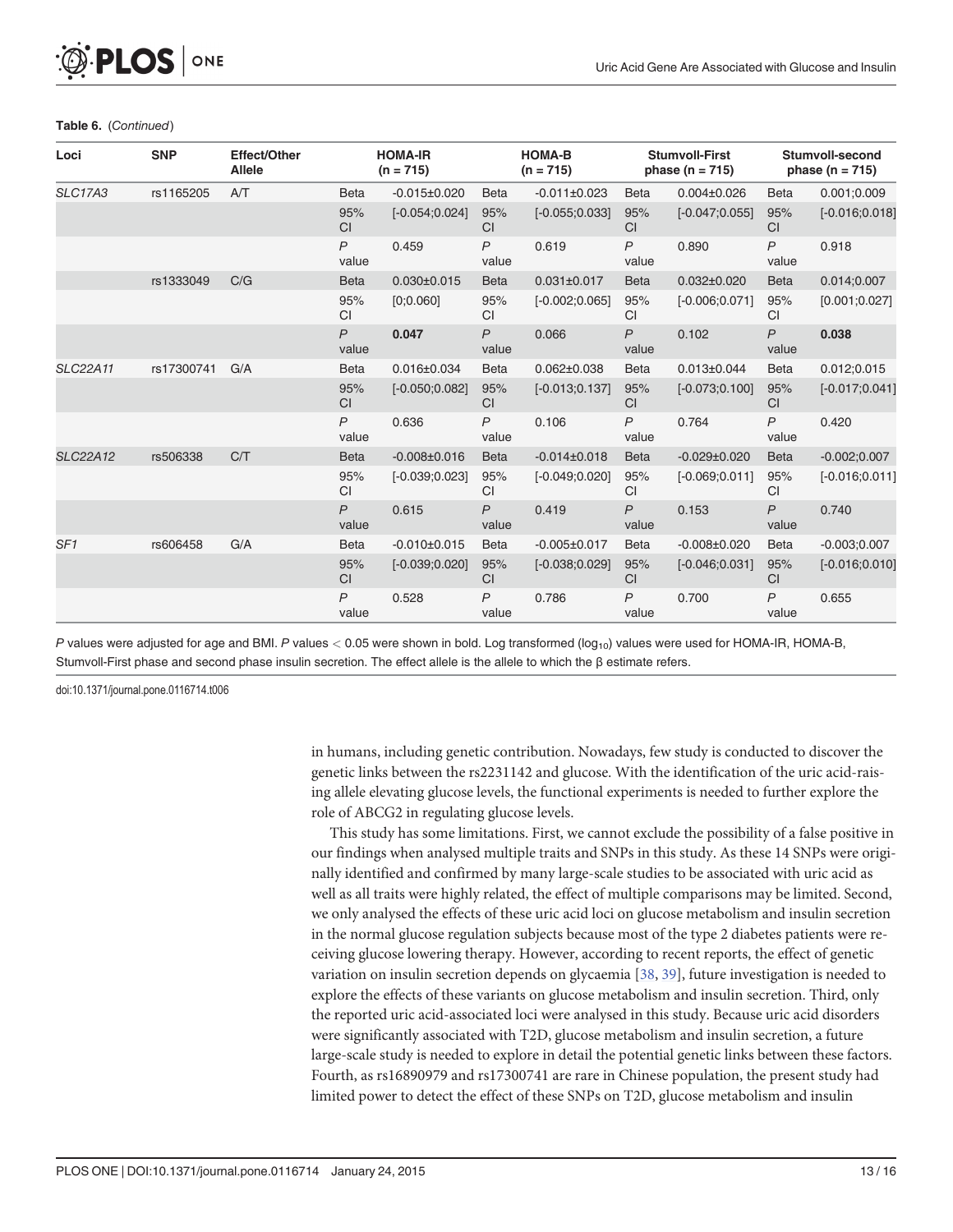<span id="page-13-0"></span>secretion. Finally, we didn't adjust the other confounding factors, such as diet, alcohol consumption and cigarette smoking, as these may bias the association between uric acid-associated genes and T2D, glucose metabolism and insulin secretion.

We analysed the effects of the SNPs from eleven uric acid-associated loci on the risk of T2D, glucose metabolism and insulin secretion and showed that GCKR rs780094 and SF1 rs606458 variants have an impact on the risk of T2D and LRRC16A, SLC22A11 and SLC22A12 play roles in regulating glucose metabolism and insulin secretion in Chinese males as well as ABCG2, SLC17A1 and LRP2 in Chinese females. The variants in SLC2A9 modulate glucose metabolism and insulin secretion in both Chinese males and females. Future large-scale studies should further investigate the potential genetic links between uric acid-associated loci and glucose metabolism and insulin secretion in multiple populations.

### Acknowledgments

We thank the participants in this research. We thank the nursing and medical staff at the Shanghai Clinical Center for Diabetes for their dedication to this study.

### Author Contributions

Conceived and designed the experiments: WJ CH. Performed the experiments: XS RZ FJ. Analyzed the data: XS CH. Contributed reagents/materials/analysis tools: ST MC DP JY SW YB TW. Wrote the paper: XS RZ FJ ST MC DP JY TW SW YB CH WJ. Drafted the manuscript: XS CH. Read and approved the final manuscript: XS RZ FJ ST MC DP JY TW SW YB CH WJ.

#### References

- [1.](#page-1-0) Stumvoll M, Goldstein BJ, van Haeften TW (2005) Type 2 diabetes: principles of pathogenesis and therapy. Lancet 365: 1333–1346. doi: [10.1016/S0140-6736\(05\)61032-X](http://dx.doi.org/10.1016/S0140-6736(05)61032-X) PMID: [15823385](http://www.ncbi.nlm.nih.gov/pubmed/15823385)
- [2.](#page-1-0) Kodama S, Saito K, Yachi Y, Asumi M, Sugawara A, et al (2009) Association between serum uric acid and development of type 2 diabetes. Diabetes Care 32: 1737–1742. doi: [10.2337/dc09-0288](http://dx.doi.org/10.2337/dc09-0288) PMID: [19549729](http://www.ncbi.nlm.nih.gov/pubmed/19549729)
- [3.](#page-1-0) Modan M, Halkin H, Karasik A, Lusky A (1987) Elevated serum uric acid—a facet of hyperinsulinaemia. Diabetologia 30: 713–718. doi: [10.1007/BF00296994](http://dx.doi.org/10.1007/BF00296994) PMID: [3322912](http://www.ncbi.nlm.nih.gov/pubmed/3322912)
- [4.](#page-1-0) Jia Z, Zhang X, Kang S, Wu Y (2013) Serum uric acid levels and incidence of impaired fasting glucose and type 2 diabetes mellitus: A meta-analysis of cohort studies. Diabetes Res Clin Pract. doi: [10.1016/j.](http://dx.doi.org/10.1016/j.diabres.2013.03.026) [diabres.2013.03.026](http://dx.doi.org/10.1016/j.diabres.2013.03.026) PMID: [23608549](http://www.ncbi.nlm.nih.gov/pubmed/23608549)
- [5.](#page-1-0) Fan HQ, Tang W, Wang ZX, Wang SJ, Qin YH, et al. (2013) Association of serum uric acid with 2-hour postload glucose in Chinese with impaired fasting plasma glucose and/or HbA1c. PLoS One 8: e67759. doi: [10.1371/journal.pone.0067759](http://dx.doi.org/10.1371/journal.pone.0067759) PMID: [23844086](http://www.ncbi.nlm.nih.gov/pubmed/23844086)
- [6.](#page-1-0) Ishizaka N, Ishizaka Y, Toda E, Nagai R, Yamakado M (2005) Association between serum uric acid, metabolic syndrome, and carotid atherosclerosis in Japanese individuals. Arterioscler Thromb Vasc Biol 25: 1038–1044. doi: [10.1161/01.ATV.0000161274.87407.26](http://dx.doi.org/10.1161/01.ATV.0000161274.87407.26) PMID: [15746438](http://www.ncbi.nlm.nih.gov/pubmed/15746438)
- [7.](#page-1-0) Roncal CA, Reungjui S, Sanchez-Lozada LG, Mu W, Sautin YY, et al. (2009) Combination of captopril and allopurinol retards fructose-induced metabolic syndrome. Am J Nephrol 30: 399–404. doi: [10.1159/000235731](http://dx.doi.org/10.1159/000235731) PMID: [19696478](http://www.ncbi.nlm.nih.gov/pubmed/19696478)
- [8.](#page-1-0) Zhang Y, Yamamoto T, Hisatome I, Li Y, Cheng W, et al. (2013) Uric acid induces oxidative stress and growth inhibition by activating adenosine monophosphate-activated protein kinase and extracellular signal-regulated kinase signal pathways in pancreatic beta cells. Mol Cell Endocrinol 375: 89–96. doi: [10.1016/j.mce.2013.04.027](http://dx.doi.org/10.1016/j.mce.2013.04.027) PMID: [23707617](http://www.ncbi.nlm.nih.gov/pubmed/23707617)
- [9.](#page-1-0) Jia L, Xing J, Ding Y, Shen Y, Shi X, et al. (2013) Hyperuricemia causes pancreatic beta-cell death and dysfunction through NF-kappaB signaling pathway. PLoS One 8: e78284. doi: [10.1371/journal.pone.](http://dx.doi.org/10.1371/journal.pone.0078284) [0078284](http://dx.doi.org/10.1371/journal.pone.0078284) PMID: [24205181](http://www.ncbi.nlm.nih.gov/pubmed/24205181)
- [10.](#page-1-0) Simental-Mendia LE, Rodriguez-Moran M, Guerrero-Romero F (2009) Failure of beta-cell function to compensate lack of insulin action in hyperuricemic subjects. Diabetes Metab Res Rev 25: 535–541. doi: [10.1002/dmrr.988](http://dx.doi.org/10.1002/dmrr.988) PMID: [19557736](http://www.ncbi.nlm.nih.gov/pubmed/19557736)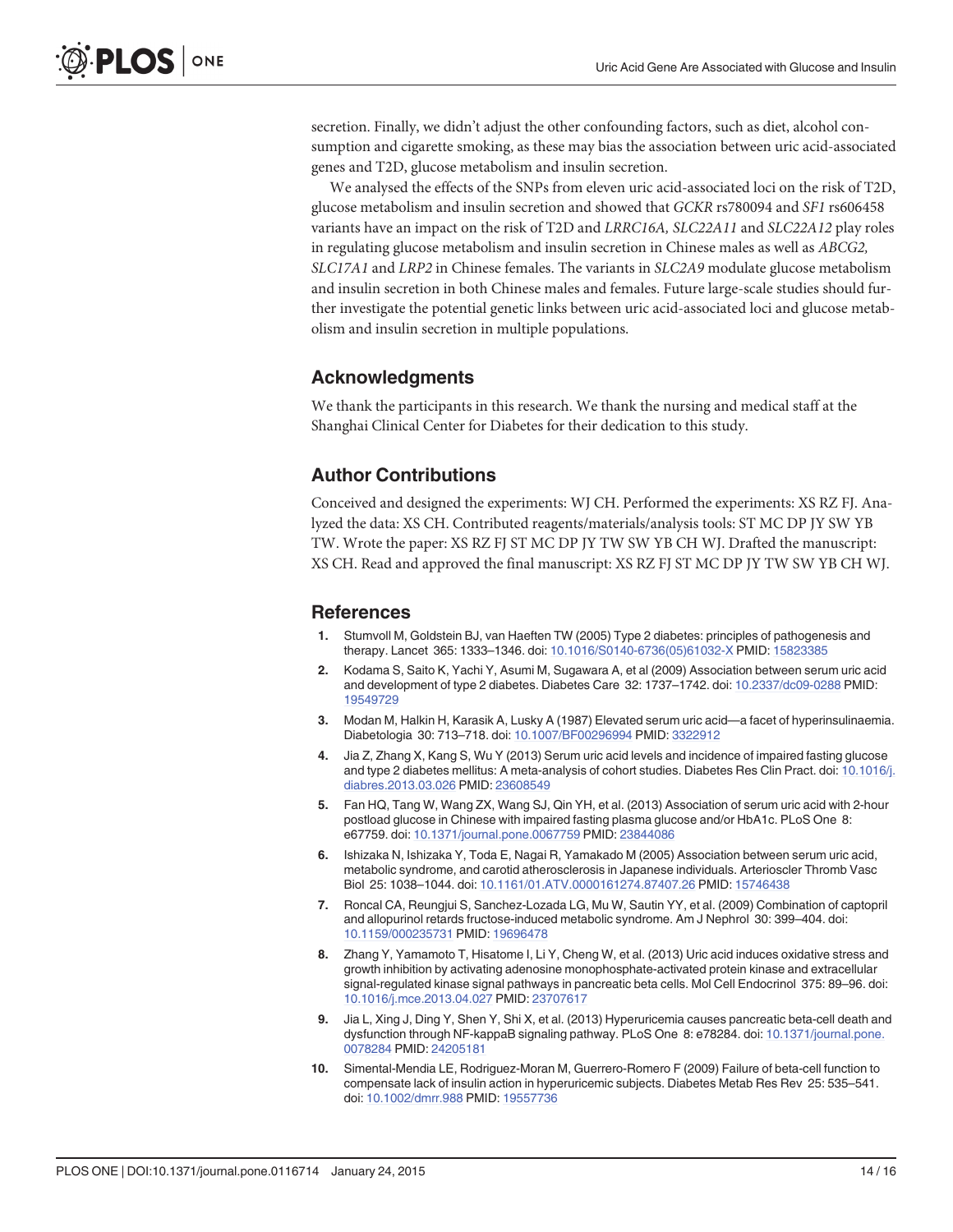- <span id="page-14-0"></span>[11.](#page-1-0) Tang W, Fu Q, Zhang Q, Sun M, Gao Y, et al. (2014) The association between serum uric acid and residual beta-cell function in type 2 diabetes. J Diabetes Res 2014: 709691. doi: [10.1155/2014/709691](http://dx.doi.org/10.1155/2014/709691) PMID: [24971368](http://www.ncbi.nlm.nih.gov/pubmed/24971368)
- [12.](#page-1-0) Nath SD, Voruganti VS, Arar NH, Thameem F, Lopez-Alvarenga JC, et al. (2007) Genome scan for determinants of serum uric acid variability. J Am Soc Nephrol 18: 3156–3163. doi: [10.1681/ASN.](http://dx.doi.org/10.1681/ASN.2007040426) [2007040426](http://dx.doi.org/10.1681/ASN.2007040426) PMID: [17978310](http://www.ncbi.nlm.nih.gov/pubmed/17978310)
- [13.](#page-1-0) Liu WC, Hung CC, Chen SC, Lin MY, Chen LI, et al. (2011) The rs1014290 polymorphism of the SLC2A9 gene is associated with type 2 diabetes mellitus in Han Chinese. Exp Diabetes Res 2011: 527520. doi: [10.1155/2011/527520](http://dx.doi.org/10.1155/2011/527520) PMID: [21584282](http://www.ncbi.nlm.nih.gov/pubmed/21584282)
- [14.](#page-1-0) Sun X, Jiang F, Zhang R, Tang SS, Chen M, et al. (2014) Serum uric acid levels are associated with polymorphisms in the SLC2A9, SF1, and GCKR genes in a Chinese population. Acta Pharmacol Sin 35: 1421–1427. doi: [10.1038/aps.2014.87](http://dx.doi.org/10.1038/aps.2014.87) PMID: [25283508](http://www.ncbi.nlm.nih.gov/pubmed/25283508)
- [15.](#page-1-0) Jia WP, Pang C, Chen L, Bao YQ, Lu JX, et al. (2007) Epidemiological characteristics of diabetes mellitus and impaired glucose regulation in a Chinese adult population: the Shanghai Diabetes Studies, a cross-sectional 3-year follow-up study in Shanghai urban communities. Diabetologia 50: 286–292. doi: [10.1007/s00125-006-0503-1](http://dx.doi.org/10.1007/s00125-006-0503-1) PMID: [17180353](http://www.ncbi.nlm.nih.gov/pubmed/17180353)
- [16.](#page-1-0) Bao Y, Ma X, Li H, Zhou M, Hu C, et al. (2010) Glycated haemoglobin A1c for diagnosing diabetes in Chinese population: cross sectional epidemiological survey. BMJ 340: c2249. doi: [10.1136/bmj.c2249](http://dx.doi.org/10.1136/bmj.c2249) PMID: [20478961](http://www.ncbi.nlm.nih.gov/pubmed/20478961)
- [17.](#page-2-0) Matthews DR, Hosker JP, Rudenski AS, Naylor BA, Treacher DF, et al. (1985) Homeostasis model assessment: insulin resistance and beta-cell function from fasting plasma glucose and insulin concentrations in man. Diabetologia 28: 412–419. doi: [10.1007/BF00280883](http://dx.doi.org/10.1007/BF00280883) PMID: [3899825](http://www.ncbi.nlm.nih.gov/pubmed/3899825)
- [18.](#page-2-0) Stumvoll M, Van Haeften T, Fritsche A, Gerich J (2001) Oral glucose tolerance test indexes for insulin sensitivity and secretion based on various availabilities of sampling times. Diabetes Care 24: 796–797. doi: [10.2337/diacare.24.4.796](http://dx.doi.org/10.2337/diacare.24.4.796) PMID: [11315860](http://www.ncbi.nlm.nih.gov/pubmed/11315860)
- [19.](#page-2-0) Wang B, Meng D, Wang J, Liu S, Zhou S, et al. (2011) Genetic association of polymorphism rs1333049 with gout. Rheumatology (Oxford) 50: 1559-1561. doi: [10.1093/rheumatology/ker135](http://dx.doi.org/10.1093/rheumatology/ker135)
- [20.](#page-2-0) Purcell S, Neale B, Todd-Brown K, Thomas L, Ferreira MA, et al. (2007) PLINK: a tool set for wholegenome association and population-based linkage analyses. Am J Hum Genet 81: 559–575. doi: [10.1086/519795](http://dx.doi.org/10.1086/519795) PMID: [17701901](http://www.ncbi.nlm.nih.gov/pubmed/17701901)
- [21.](#page-6-0) Dupuis J, Langenberg C, Prokopenko I, Saxena R, Soranzo N, et al. (2010) New genetic loci implicated in fasting glucose homeostasis and their impact on type 2 diabetes risk. Nat Genet 42: 105–116. doi: [10.1038/ng.520](http://dx.doi.org/10.1038/ng.520) PMID: [20081858](http://www.ncbi.nlm.nih.gov/pubmed/20081858)
- [22.](#page-6-0) Hu C, Zhang R, Wang C, Yu W, Lu J, et al. (2010) Effects of GCK, GCKR, G6PC2 and MTNR1B variants on glucose metabolism and insulin secretion. PLoS One 5: e11761. doi: [10.1371/journal.pone.](http://dx.doi.org/10.1371/journal.pone.0011761) [0011761](http://dx.doi.org/10.1371/journal.pone.0011761) PMID: [20668700](http://www.ncbi.nlm.nih.gov/pubmed/20668700)
- [23.](#page-6-0) Kolz M, Johnson T, Sanna S, Teumer A, Vitart V, et al. (2009) Meta-analysis of 28,141 individuals identifies common variants within five new loci that influence uric acid concentrations. PLoS Genet 5: e1000504. doi: [10.1371/journal.pgen.1000504](http://dx.doi.org/10.1371/journal.pgen.1000504) PMID: [19503597](http://www.ncbi.nlm.nih.gov/pubmed/19503597)
- [24.](#page-6-0) van der Harst P, Bakker SJ, de Boer RA, Wolffenbuttel BH, Johnson T, et al. (2010) Replication of the five novel loci for uric acid concentrations and potential mediating mechanisms. Hum Mol Genet 19: 387–395. doi: [10.1093/hmg/ddp489](http://dx.doi.org/10.1093/hmg/ddp489) PMID: [19861489](http://www.ncbi.nlm.nih.gov/pubmed/19861489)
- [25.](#page-8-0) Tin A, Woodward OM, Kao WH, Liu CT, Lu X, et al. (2011) Genome-wide association study for serum urate concentrations and gout among African Americans identifies genomic risk loci and a novel URAT1 loss-of-function allele. Hum Mol Genet 20: 4056–4068. doi: [10.1093/hmg/ddr307](http://dx.doi.org/10.1093/hmg/ddr307) PMID: [21768215](http://www.ncbi.nlm.nih.gov/pubmed/21768215)
- [26.](#page-8-0) Sakiyama M, Matsuo H, Shimizu S, Nakashima H, Nakayama A, et al. (2014) A common variant of organic anion transporter 4 (OAT4/SLC22A11) gene is associated with renal underexcretion type gout. Drug Metab Pharmacokinet 29: 208–210. doi: [10.2133/dmpk.DMPK-13-NT-070](http://dx.doi.org/10.2133/dmpk.DMPK-13-NT-070) PMID: [24025986](http://www.ncbi.nlm.nih.gov/pubmed/24025986)
- 27. Cha SH, Sekine T, Kusuhara H, Yu E, Kim JY, et al. (2000) Molecular cloning and characterization of multispecific organic anion transporter 4 expressed in the placenta. J Biol Chem 275: 4507–4512. doi: [10.1074/jbc.275.6.4507](http://dx.doi.org/10.1074/jbc.275.6.4507) PMID: [10660625](http://www.ncbi.nlm.nih.gov/pubmed/10660625)
- [28.](#page-8-0) Ekaratanawong S, Anzai N, Jutabha P, Miyazaki H, Noshiro R, et al. (2004) Human organic anion transporter 4 is a renal apical organic anion/dicarboxylate exchanger in the proximal tubules. J Pharmacol Sci 94: 297–304. doi: [10.1254/jphs.94.297](http://dx.doi.org/10.1254/jphs.94.297) PMID: [15037815](http://www.ncbi.nlm.nih.gov/pubmed/15037815)
- [29.](#page-8-0) Orlando RA, Rader K, Authier F, Yamazaki H, Posner BI, et al. (1998) Megalin is an endocytic receptor for insulin. J Am Soc Nephrol 9: 1759–1766. PMID: [9773776](http://www.ncbi.nlm.nih.gov/pubmed/9773776)